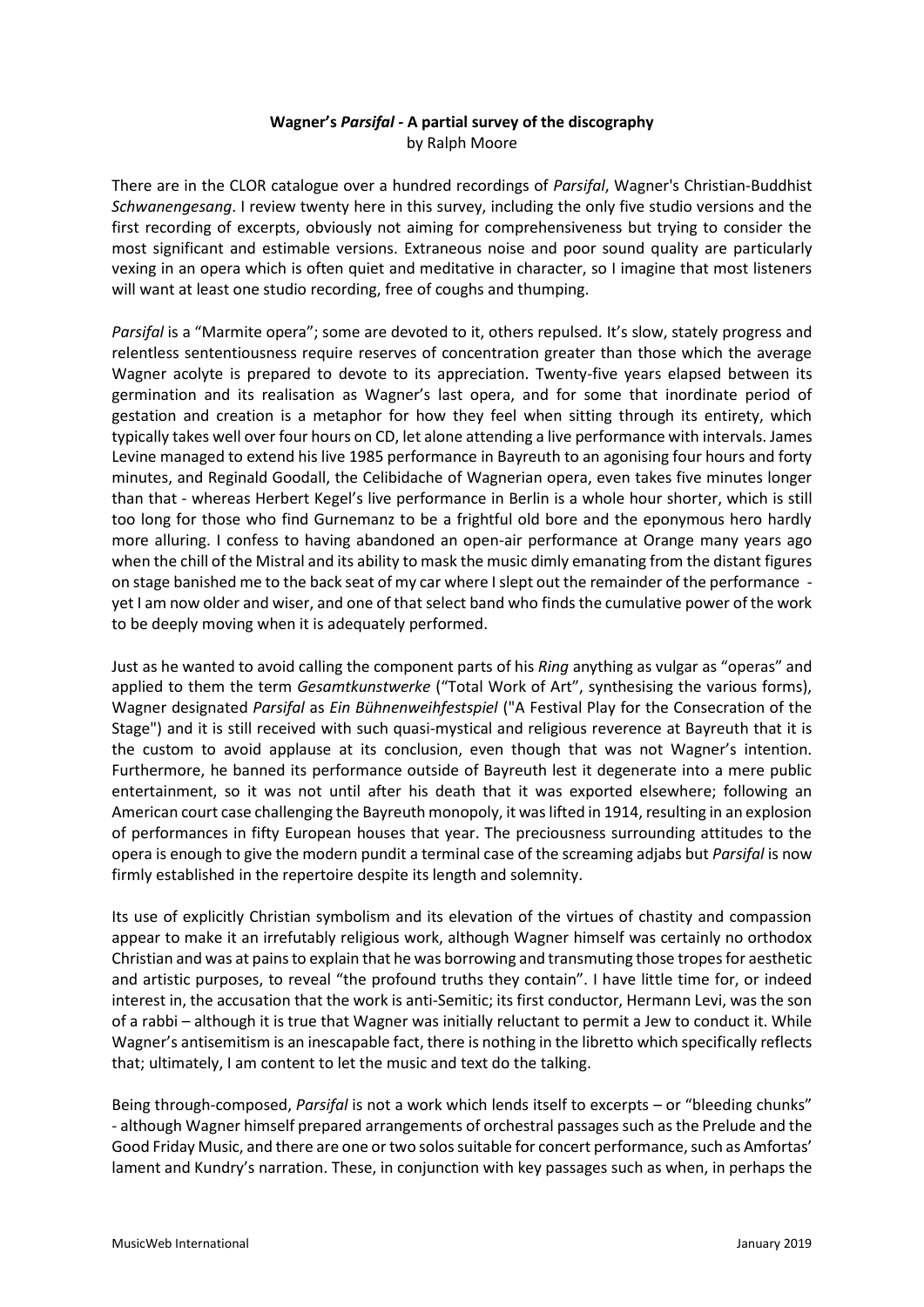one digression from the unremittingly sombre and reflective music of the work, at the beginning of Act 2 in Klingsor's castle, we hear him rant and plot, then witness the Flowermaidens' failed attempt to seduce Parsifal, and Gurnemanz' "Gesegnet sei" culminating in the glorious "entnimm nun seinem Haupt!", all form key points for assessing the success of any recording. The opera contains four great roles for different voice-types which have attracted singers of the highest calibre, from Martha Mödl's many appearances as Kundry and Maria Callas' early assumption of the role, to Kónya's, Domingo's and Vickers' Parsifal, to bass-baritones such George London and Thomas Stewart singing Amfortas, to the cream of basses such as Christoff, Hotter and Moll singing Gurnemanz. The conductor most frequently associated with the work is Hans Knappertsbusch, whose name appears in the discography fourteen times, the last dozen of which are live recordings at Bayreuth, over a period of twenty-seven years – I review five of those live performances here, but he never made a studio recording.

### **The Recordings**

**Karl Muck - 1928 (Acts 1 & 2 excerpts; Act 3; mono)** Naxos

Orchestra - Berliner Staatsoper Chorus - Berliner Staatsoper

Amfortas - Cornelius Brongeest Gurnemanz - Ludwig Hofmann Parsifal - Gotthelf Pistor

It is not for its aesthetic qualities - which are in any case great - that I give this double CD set five stars, nor indeed for its sonics - although they are in fact excellent for so venerable a recording and greatly enhanced as a result of expert remastering by Mark Obert-Thorn but they are merited by this set simply by virtue of what it is: a window on to a performance tradition far closer to Wagner's own than that of our own time. Indeed, there is a special historical interest in hearing Wagner's son Siegfried conduct the "Good Friday Magic" in 1927, having stepped in to replace the principal conductor here, Karl Muck, who first refused to record that music split into three sections but caved in and did so a year later in the almost complete recording of Act 3 here on CD2.

The most interesting voice here is that of Gotthelf Pistor, whose Heldentenor has the power, sweetness, steadiness and a boyish quality which make him an ideal Parsifal. Ludwig Hoffmann is a fine, grave Gurnemanz even if he ducks providing the full impact of his top E's hit square on but instead slides up to them. The Amfortas is a steady, sonorous Dutch baritone, Cornelis Bronsgeest. For me, the vocal highlight is provided by the Ukrainian (later US citizen) Alexander Kipnis, who demonstrates how those top notes should be sounded and whose magisterial bass provides a special and illicit glamour not entirely suitable to that severe old ascetic Gurnemanz. Fritz Wolff is impressively soulful as Parsifal and we may marvel afresh at how much vocal and instrumental detail we are able to hear in recording now ninety years old - and in the case of the Orchestral Suite which opens CD1, an astonishing 100 years old - the most ambitious acoustic recording of its era.

It is also wonderful to think that in those earliest recordings we are hearing, "albeit through a glass darkly" as the note puts it, more or less the same Berlin orchestral sonority that Wagner would have recognised, he having died only thirty years before. Some reviewers elsewhere have slightly overstated the case for this being the "greatest ever" recording; in the end most of us still want to hear this music in beautiful, flawless, digital sound, insofar as it is hard to achieve a suitably rapt quality with a constant "frying tonight" background, but it is still possible to be moved by the poise and sincerity of the music-making here. The likes of Levine, Knappertsbusch and Goodall will have been heartened by the leisureliness of Muck's tempi, but he displays the requisite mastery of the long line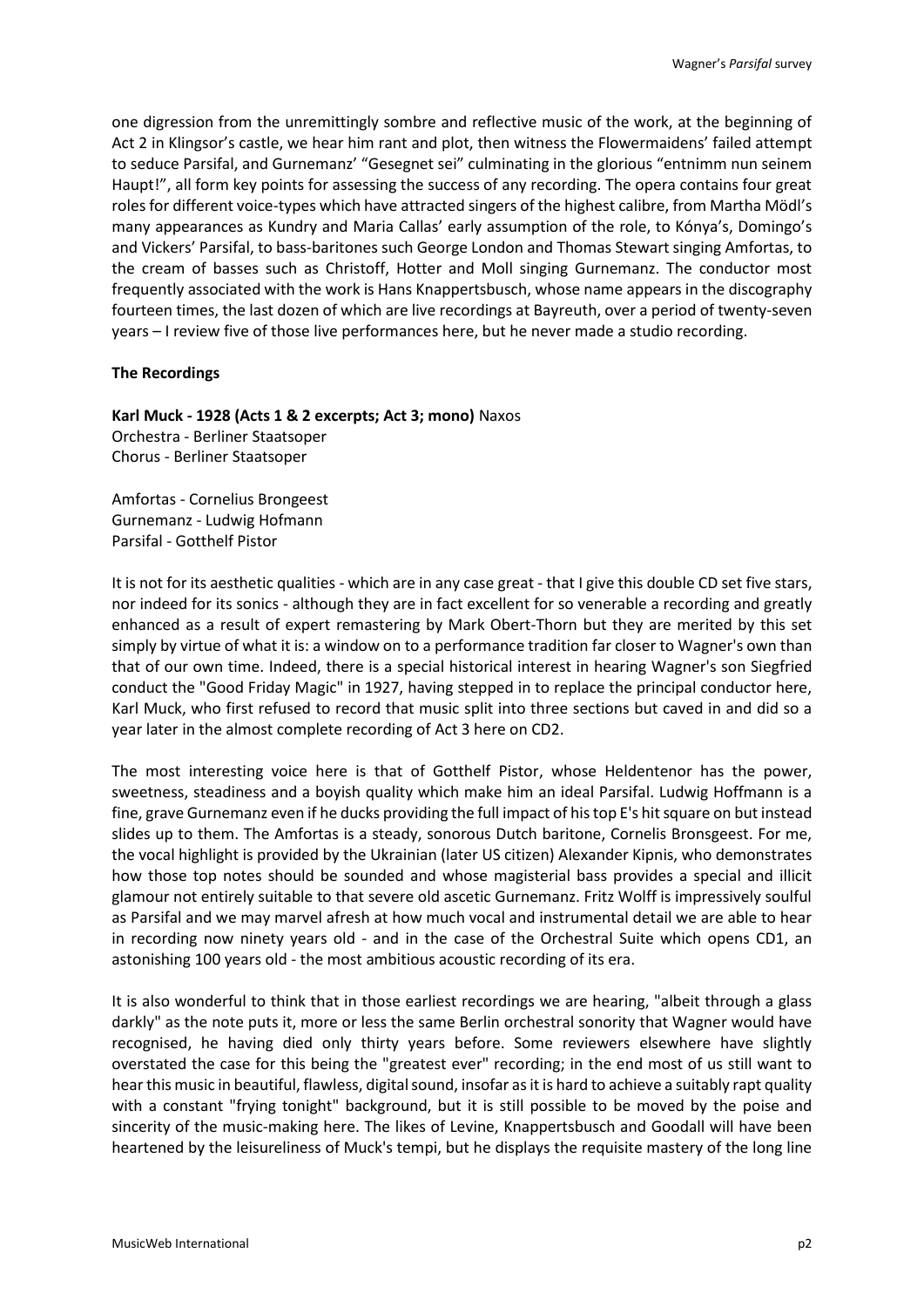and the musical line never sags. Alfred Hertz in the Suite is if anything even more ponderous but his control is mesmerising and evidently authentic.

While not a set for the casual listener, it is one which should be heard by every true Wagnerite.

**Artur Bodanzky/Erich Leinsdorf (Act 2) – 1938** (live; mono) Myto; NB: on Guild Immortal Performances: Act 2 only + extract from Act 3 with Herbert Janssen Orchestra - Metropolitan Opera Chorus - Metropolitan Opera

Amfortas - Friedrich Schorr Titurel - Norman Cordon Gurnemanz - Emanuel List Parsifal - Lauritz Melchior Klingsor - Arnold Gabor Kundry - Kirsten Flagstad Alto Stimme - Doris Doe Knappe 1 - Natalie Bodanya Knappe 2 - Helen Olheim Knappe 3 - Giordano Paltrinieri Knappe 4 - Karl Laufkötter Blumenmädchen 1 - Susanne Fisher Blumenmädchen 2 - Irra Petina Blumenmädchen 3 - Helen Olheim Blumenmädchen 4 - Hilda Burke Blumenmädchen 5 - Thelma Votipka Blumenmädchen 6 - Doris Doe Ritter 1 - George Cehanovsky Ritter 2 - Louis D' Angelo

The Guild issue of Act 2 has already been helpfully [reviewed](http://www.musicweb-international.com/classrev/2002/Sept02/Wagner_Parsifal_GUILD.htm) on MWI by Jonathan Woolf; we must be grateful for having at least one Act in good sound for the era; Acts 1 and 3 may be heard in very inferior sound on the Myto release or on YouTube. Guild also provides a fourteen-minute extract covering the end of Act 3, recorded on 23 March 1948, Melchior's final performance at the Met, with Herbert Janssen as Amfortas.

In truth, the Myto issue is all but unlistenable, even to aficionados hardened to historical sound, although the voices emerge somewhat more audibly than the dim orchestra, which often comes across as little more than a distorted mush, and you can hear the sheer, unrivalled vocal quality of the soloists – but to hear them revealed in glory, turn with relief to the vastly superior Guild transfer of Act 2 from a set of acetates made privately from the radio broadcast. Considering that this recording is ninety years old as I write, its preservation is miraculous. Swish and distortion have been minimised, even if the last three minutes of track 11 are badly marred by surface noise. Leinsdorf's typically energised direction – helpfully compatible with the manner of Bodansky, for whom Leinsdorf deputised in Act 2 so the ailing Bodansky could be rested – ensures that tension is maintained.

Even the supposed "comprimario" baritone Arnold Gabor is superlative: powerful and incisive – but of course our attention must be focused on the pairing of the two greatest Wagnerian singers. Flagstad's Kundry is a surprise, it is so feminine and alluring, despite the effulgence of her voice. She had first sung the role at the Met in 1935 and is completely under the skin of the role; her first invitation to "Parsifal" is suffused with warmth; an irresistible siren-call. She pours forth a stream of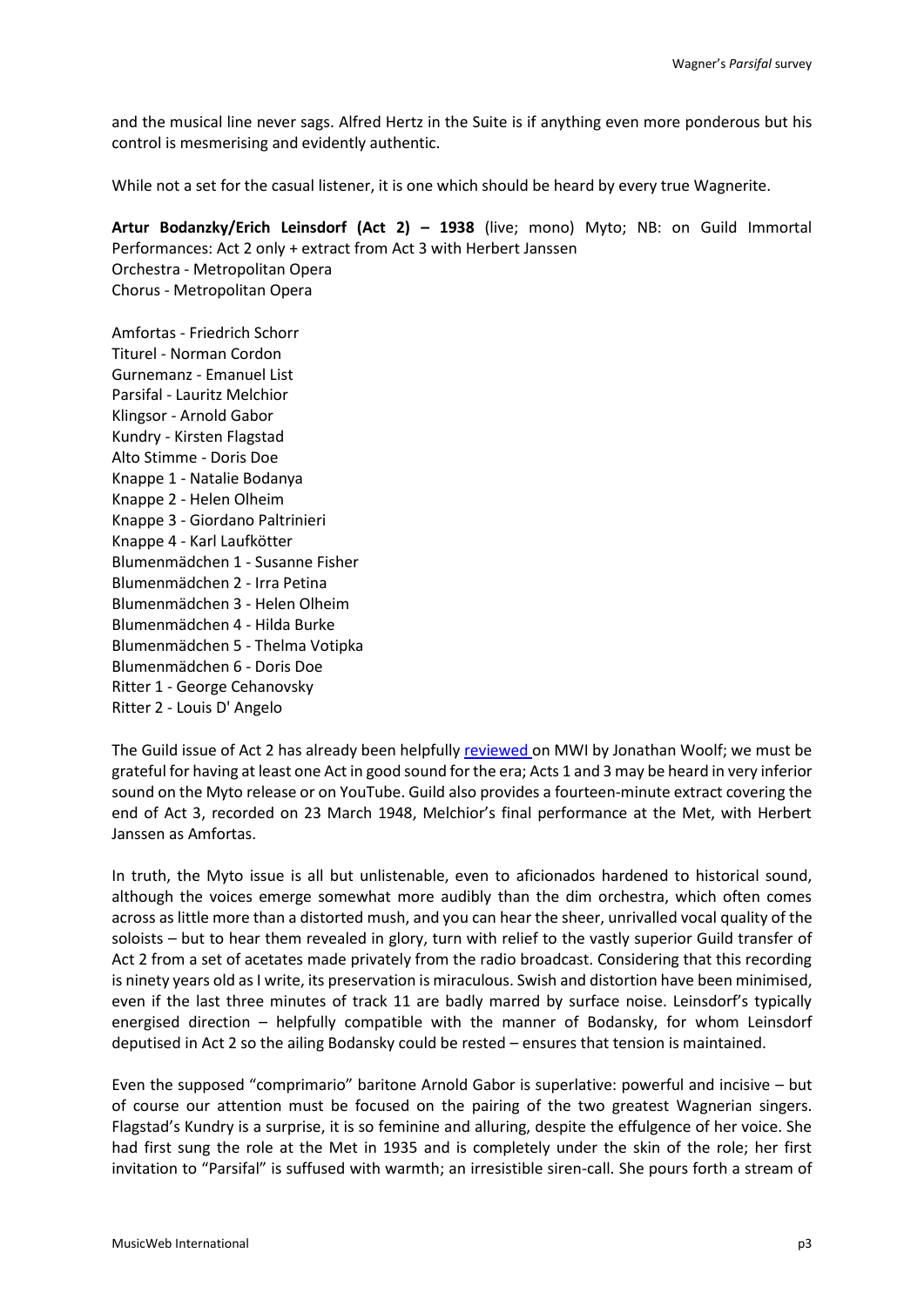golden tone and has no difficulty with the tessitura – including the fearsome and famous downward leap of nearly two octaves from a high B to low C on "lachte". Melchior's Parsifal is a mature and sensitive portrayal, his voice matching Flagstad's for power and steadiness.

The Act 3 extract is in good sound and finds both singers in finest voice ten years later, so you are getting a sizeable sample of Melchior's superb Parsifal here on this Guild disc, complementing Flagstad's contribution. My advice is to acquire it and pass on the rest; great as it is, as a whole it cannot be a first choice for the whole opera, only a supplement.

**Vittorio Gui – 1950 (live; mono) sung in Italian**; Warner Classics; Verona; Arkadia; Cantus Classics; Melodram; Membran; Mondo Musica; Opera d'Oro; Frequenz Orchestra - RAI Roma Chorus - RAI Roma

Amfortas - Rolando Panerai Titurel - Dmitri Lopatto Gurnemanz - Boris Christoff Parsifal - Africo Baldelli Klingsor - Giuseppe Modesti Kundry - Maria Callas Knappe 1 - Miti Truccato Pace Knappe 2 - Silvana Tenti Knappe 3 - Aldo Bertocci Knappe 4 - Mario Frosini Blumenmädchen 1 - Lina Pagliughi Blumenmädchen 2 - Renata Broilo Blumenmädchen 3 - Anna Maria Canali Blumenmädchen 4 - Liliana Rossi (Perino) Blumenmädchen 5 - Silvana Tenti Blumenmädchen 6 - Miti Truccato Pace Ritter 1 - Aldo Bertocci Ritter 2 - Mario Frosini

While I am not seriously proposing that this should be your principal recording of *Parsifal*, there are still a number of advantages to owning it - indeed I treasure it for a number of reasons, not least for the beauty of four great voices bringing a special evenness and sonority to Wagner sung in Italian. It is included in the new "Callas Live" Warner box set and there are numerous bargain issues, but only the Verona label provides an Italian libretto – no English translation, unfortunately – which makes it easier to follow, as it is quite heavily cut.

I suggest buying this as a supplement to your main set. The sound is clean, thin mono, and very listenable. The RAI orchestra plays far better for Gui here than it did for Furtwängler in his *Ring* three years later and Gui displays a real feeling for maintaining the shape of Wagner's grand and sombre line.

Helping him to do so are some seriously legendary singers, not least Maria Callas early in her career bringing an animal passion to Kundry of a kind scarcely heard anywhere else and she is here of course in finest vocal estate. Boris Christoff brings grave authority, smooth tone and sustained legato to the role of Gurnemanz; contrary to the assertion of another reviewer, he by no means roars his way through the part but often sings in that inimitably tender Christoff mezza voce. After a rocky, nervous start, a very young Rolando Panerai is both febrile and vocally commanding as Amfortas, and a surprise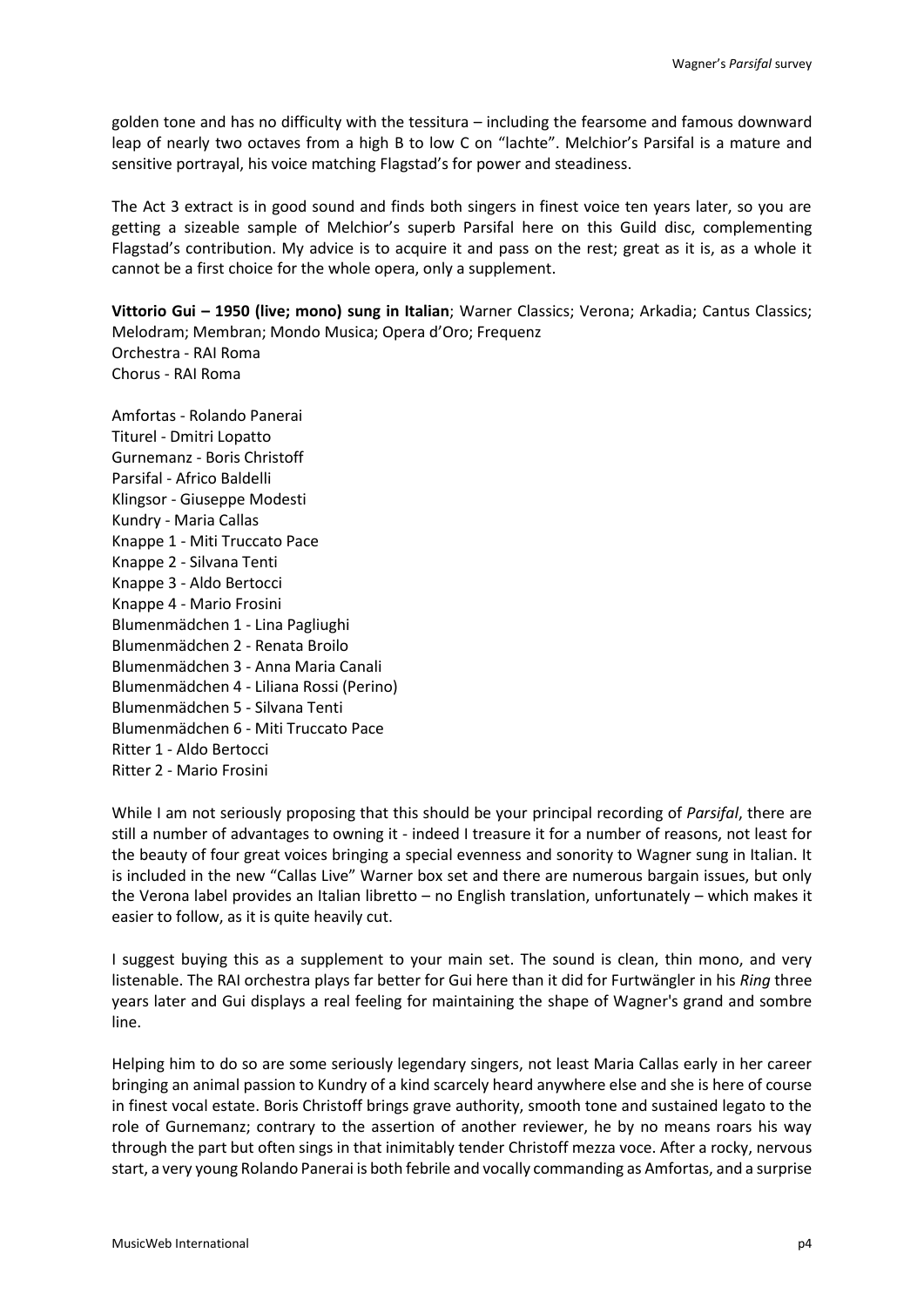is in store for the uninitiated when they hear the virile, gleaming tenor of Africo Baldelli, who gives us a portrait of Parsifal involving both psychological insight and vocal heft.

Wagner himself would not have minded hearing his opera in Italian - it often sounds surprisingly graceful in that language - and would probably have put up with the cuts as long as he got paid. If you can find this radio broadcast on offer at reasonable cost, it provides a fascinating and rewarding insight into the adaptability of Wagner's most profound work.

**Hans Knappertsbusch – 1951 (live composite; mono)** Zyx; Naxos; Teldec

Orchestra - Bayreuth Festival Chorus - Bayreuth Festival

Amfortas - George London Titurel - Arnold Van Mill Gurnemanz - Ludwig Weber Parsifal - Wolfgang Windgassen Klingsor - Hermann Uhde Kundry - Martha Mödl Alto Stimme - Ruth Siewert Knappe 1 - Hanna Ludwig Knappe 2 - Elfriede Wild Knappe 3 - Günther Baldauf Knappe 4 - Gerhard Stolze Blumenmädchen 1 - Lore Wißmann Blumenmädchen 2 - Erika Zimmermann Blumenmädchen 3 - Hanna Ludwig Blumenmädchen 4 - Paula Brivkalne Blumenmädchen 5 - Maria Lacorn Blumenmädchen 6 - Elfriede Wild Ritter 1 - Walter Fritz Ritter 2 - Werner Faulhaber

The adulation accorded this recording in previous reviews and elsewhere mystifies me; it strikes me that some of it is couched in terms which approach the obsessively unhinged. Don't misunderstand me; I love Wagner and do indeed find "Parsifal" to be a truly spiritual experience, even (especially?) on disc - but this recording is not the one to do it for me.

First, it's in slightly dim, but perfectly listenable mono. Fine; I listen happily to many recordings of lesser sonic quality - but if I can have a *Parsifal* in beautiful, clear, stereo sound, I'd prefer it. Furthermore, I prefer a Gurnemanz of the kind delivered by Kurt Moll, whose beauty of voice, tonal splendour and understanding of the text inevitably put the wobbly Ludwig Weber in the shade. He is on stage for so long that this role is really crucial to our enjoyment - and I find Weber's vocal failings and unsteadiness a bit of a trial when I have the aural image of Moll's sonorous bass in my head. Windgassen, too, is perfectly adequate, but he always sounded elderly even when he wasn't, whereas James King, for example, sounds really boyish and his carefully thought out characterisation matches his superior vocalisation. Minton is almost Mödl's equal vocally and almost as good interpretatively. It is true that no-one except perhaps Thomas Stewart and, to a lesser extent, José van Dam, matches George London's great anguished, black-voiced Amfortas but that's the only real casualty if, for example, you opt for Kubelik on the Arts & Archives label.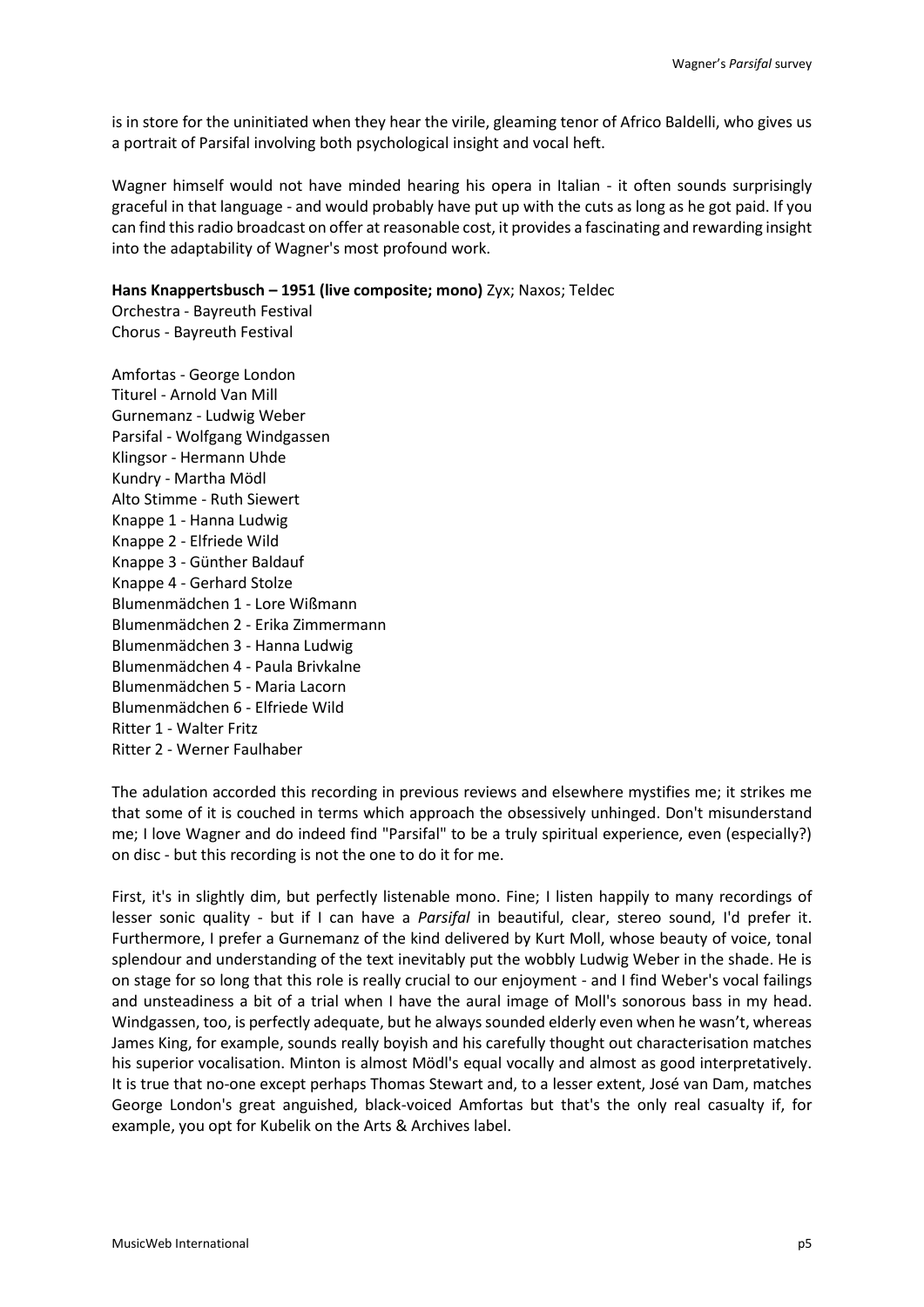This 1951 Kna recording is now available very cheaply on the Zyx and Quadromania labels and it sounds as good as you could hope for given its age; the Zyx issue has a particularly attractive presentation and its mono sound sounds warmer to my ears than on other labels. I love the Zyx cover picture, too: "The Temptation of Sir Percival" by Arthur Hacker; it is the same picture as the one used on the latest re-issue of the Barenboim set.

### **Hans Knappertsbusch – 1952 (live; mono)** Andromeda

Orchestra - Bayreuth Festival Chorus - Bayreuth Festival

Amfortas - George London Titurel - Kurt Böhme Gurnemanz - Ludwig Weber Parsifal - Wolfgang Windgassen Klingsor - Hermann Uhde Kundry - Martha Mödl Alto Stimme - Ruth Siewert Knappe 1 - Herta Töpper Knappe 2 - Hanna Ludwig Knappe 3 - Gerhard Unger Knappe 4 - Gerhard Stolze Blumenmädchen 1 - Rita Streich Blumenmädchen 2 - Erika Zimmermann Blumenmädchen 3 - Hanna Ludwig Blumenmädchen 4 - Paula Brivkalne Blumenmädchen 5 - Maria Lacorn Blumenmädchen 6 - Herta Töpper Ritter 1 - Karl Terkal Ritter 2 - Werner Faulhaber

This live performance from 1952 is fairly slow even by conductor Hans Knappertsbusch's usual standards; elsewhere he settles on timings around 250 minutes. It is still marginally faster than the recording of the inaugural performance of this production at Bayreuth the year before and certainly does not noticeably drag - although the following year Clemens Krauss went for a considerably leaner, more propulsive *Parsifal*. That 1953 season also benefitted by the arrival of Rita Streich as First Flowermaiden and the replacement of Wolfgang Windgassen by Ramon Vinay. Windgassen here reprises the role with considerable success, even if he is not ideally suited to the role of Parsifal by timbre or temperament.

There are few changes here from the more celebrated issue of the recording from the previous year. That was in fact a composite recording devised from two live performances, patched from the general rehearsal; this one is simply a faithful recording of how it was on the night of the 1st August, 1952.

The only important cast change here from 1951 is the substitution of Kurt Böhme for Arnold Van Mill as Titurel, a relatively small role. Böhme is adequate if rather rough. Martha Mödl, Ludwig Weber, George London and Hermann Uhde are common to all three seasons from 1951-53 and thus, apart from noting the pace of Krauss compared with the profundity of Knappertsbusch and the relative merits of two rather different Parsifals, we are largely comparing like with like when looking at all three consecutive Bayreuth runs.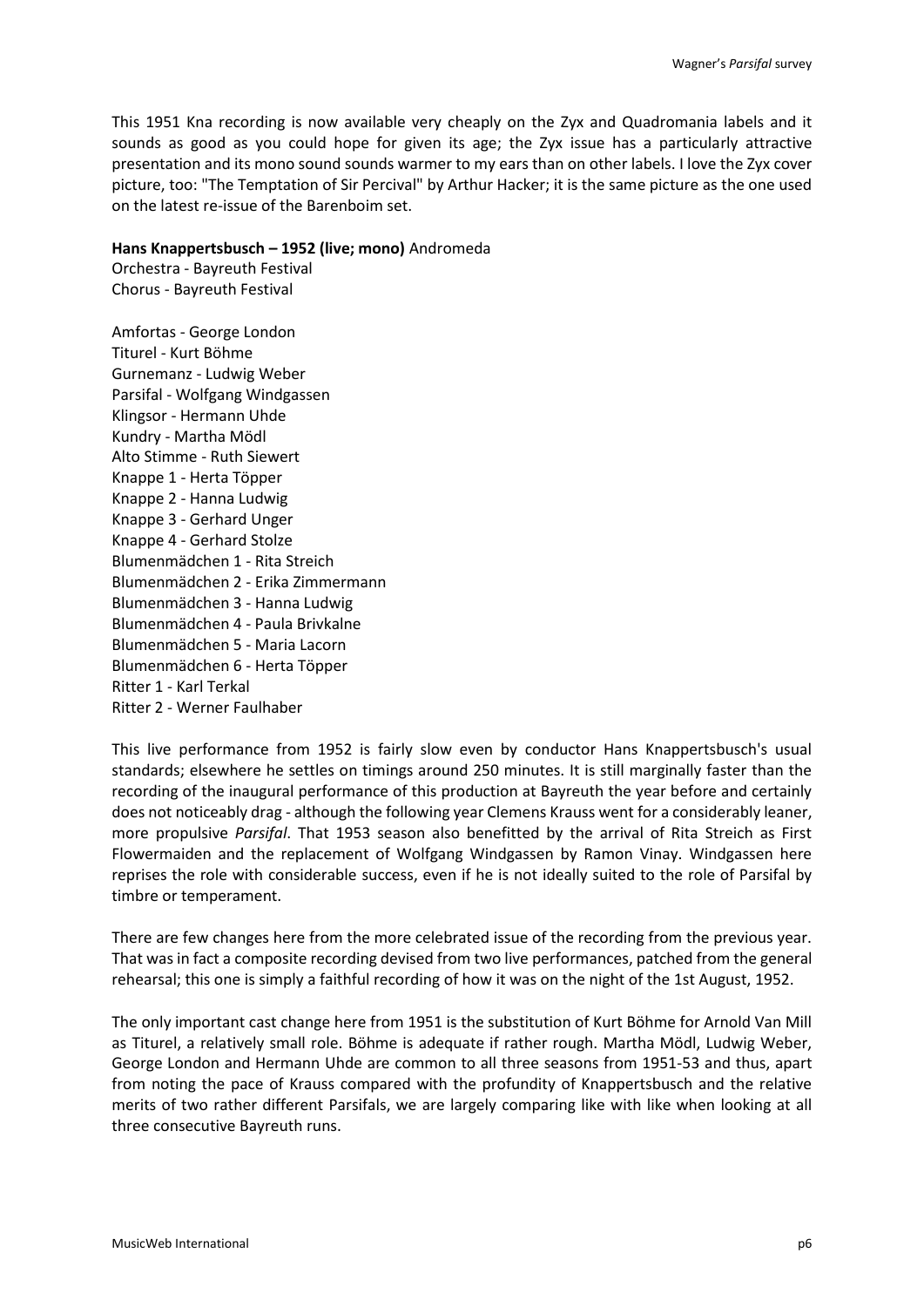In truth, all are monuments to the supremacy of Bayreuth following its post-war revival in 1951 and for me their greatest drawback resides in the Gurnemanz. I can not only tolerate but positively enjoy the old boy's extended monologues if they are delivered by a bass of sufficient beauty such as Kurt Moll, Robert Lloyd or Hans Hotter in his prime, but I find Ludwig Weber rather dull and rocky. He barely copes with Gurnemanz's highest notes, as on "seinem Haupt" when he baptises Parsifal. Having said that, I concede that he is at his best in 1952, steadier and presiding here with grave authority. Windgassen barks and strains a bit, too often employing guttural emphasis where Vickers and Vinay have the strength of voice to suggest extreme emotion without resorting to the Bayreuth Bark. However, Windgassen copes more easily than they with the higher, gentler passages such as when Parsifal blesses Kundry. Mödl's performance remains a tour de force, the slightly curdled and husky tone not being inappropriate to the bestial Kundry. The close of Act 2 is electrifying and Windgassen rises nobly to do justice to Parsifal's destruction of Kingsor's enchanted fortress.

About George London's Amfortas I can only recycle superlatives: he maintains great beauty of tone whole sounding utterly distraught, first with guilt and secondly with grief over his father's death. His cries of "Erbarmen!" are heart-rending and yet strangely lovely. Uhde is crazed, febrile and utterly compelling as Klingsor. The Bayreuth chorus is terrific - much better than ten years later for the same conductor.

The 24-bit re-mastered sound is really very good for so old a live recording and the coughing less aggravating than a year later with Krauss at the helm. This remains a wonderful memento of a golden age at Bayreuth but for me does not rise to the heights of the greatest performances, which field a better Gurnemanz and Parsifal.

# **Clemens Krauss – 1953 (live; mono/ambient stereo\*)** Pristine Audio\*; Naxos; Membran

Orchestra - Bayreuth Festival Chorus - Bayreuth Festival

Amfortas - George London Titurel - Josef Greindl Gurnemanz - Ludwig Weber Parsifal - Ramón Vinay Klingsor - Hermann Uhde Kundry - Martha Mödl Alto Stimme - Maria von Ilosvay Knappe 1 - Hetty Plümacher Knappe 2 - Gisela Litz Knappe 3 - Hugo Kratz Knappe 4 - Adele Stolte Blumenmädchen 1 - Hetty Plümacher Blumenmädchen 2 - Gisela Litz Blumenmädchen 3 - Rita Streich Blumenmädchen 4 - Erika Zimmermann Blumenmädchen 5 - Anna Tassopolus Blumenmädchen 6 - Gerda Wismar Ritter 1 - Eugene (Gene) Tobin Ritter 2 - Theo Adam

This is one of the few uncut performances of *Parsifal* with a timing under four hours, and as such ranks as one of the fastest on record. Karajan at Bayreuth in 1961 comes in at about the same time and only Kegel (3 hrs 40) and Boulez in 1966 (3 hrs 49 mins.) and 1970 (3 hrs. 39mins.) are faster, but whereas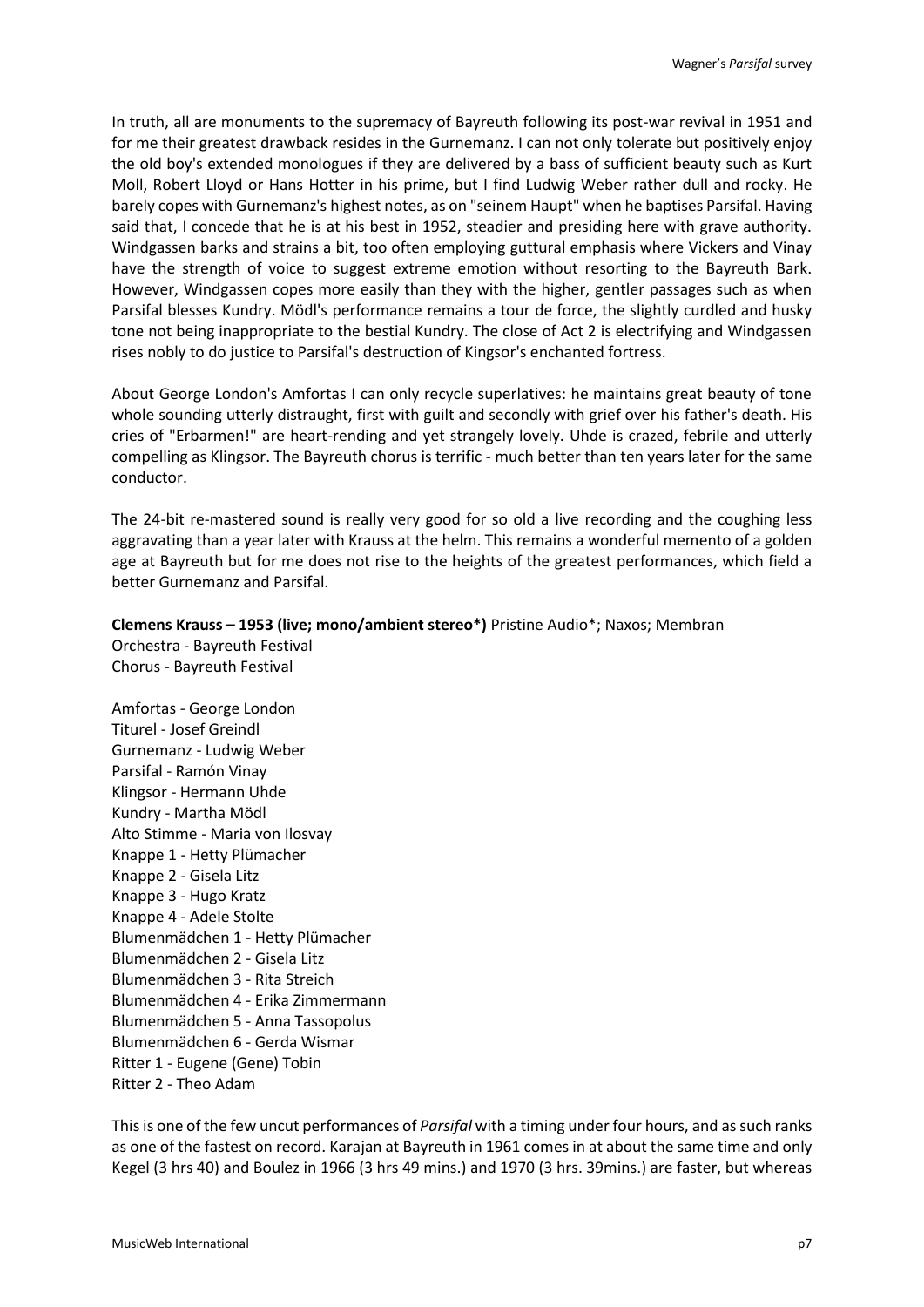to some Boulez sounds detached, scrambled and even perfunctory, Krauss never feels rushed or dismissive; he has a real grasp of the ebb and flow if this piece and is also alive to its poetry. His more lithe and responsive approach is certainly preferable to the sclerotic and marmoreal readings of Levine in 1985 and Goodall in 1971, both of whom, absurdly, take just under four-and three-quarter hours. To take Knappertsbusch, as a reasonable comparison, even he generally takes another quarter of an hour in his various accounts, but another favourite version of mine by Armin Jordan in 1981 takes just five minutes over four hours. While I concede that a crude comparison of duration does not necessarily indicate the relative merits of performances, you will have by now gathered that I am not in favour of *Parsifal* as a cure for insomnia and am in favour of a more forward narrative momentum as opposed to the petrified stasis that passes for spirituality in some conductors' interpretations.

Several of the cast in this 1953 performance are the same who sang in *Parsifal* the previous two years at Bayreuth but conducted by Knappertsbusch. The big changes are the substitution of Ramon Vinay for Wolfgang Windgassen in the title role and the inheritance of the conductor's baton by Clemens Krauss. The 1951 broadcast has generally been the more admired, but I would suggest that the arrival of Vinay represents a marked improvement over his predecessor, that both Weber and Mödl sing better than in previous performances and that Krauss's propulsion is preferable to Knappertsbusch's reflection and restraint.

*Parsifal* is ideally heard in sumptuous stereo sound, but I am tolerant of live, historical mono, especially when the performance is first class. However, I return again and again to two modern recordings, not just to be able to hear the musical nuances but because in both Kurt Moll is an ideal interpreter of Gurnemanz; these are the 1980 Kubelik and the 1979/80 Karajan sets. Ludwig Weber has his moments; he has a big, authoritative, paternal voice and is clearly vastly experienced in the part, but his frequent unsteadiness and approximate pitching mean that he cannot really deliver the shiver down the spine that Moll provokes when he rolls out his huge, smooth black voice in climaxes such as "Gesegnet sei, Du reiner" through to "die letzte Last entnimm nun seinem Haupt!", at the anointing of Parsifal. Robert Lloyd for Jordan is another bass whose sheer beauty of sound seduces the ear during those long narrative monologues; I do not really look forward to them with Weber, as when the vocalisation is less than perfect, they can drag. There is no doubt that he understands the text on profound level, but his vocal resources are not always able to produce the effects he is aiming for. Hotter, for all his verbal acuity, has similar vocal limitations; I'm afraid I do not find his voice especially beautiful here but rather "woofy".

An unwelcome side-effect of any audio restoration of this performance is that it reveals just how persistently bronchial the supposedly reverential Bayreuth audience were that night; I know it's absurd to feel homicidal towards an audience member of nearly sixty years ago who has now probably long since passed over, but there is one I would happily throttle; he invariably saves his throatiest blasts for the most tender moments. Perhaps his interventions partially explain why some crucial moments remain earthbound; I don't think any other conductor emulates the ecstasy Karajan generates at key points, yet at other times Krauss manages to create a suitably elevated and weighty ambience, such as in the Transformation music. The orchestra, some iffy intonation in the woodwind and flutes apart, is generally more comfortable than in previous years, having already been put through their paces by Knappertsbusch. The chorus trained by Wilhem Pitz is superb. Krauss's approach is certainly less internalised than his predecessor but there are benefits to his more dramatic treatment of the score, especially in Act 2, at Klingsor's magic castle, which is charged with evil tension.

Hermann Uhde repeats his nonpareil of a Klingsor; he is to this role what Gustav Neidlinger was to Alberich - although the latter also sang Klingsor well, too. His biting, febrile, almost hysterical characterisation of the magician is thrillingly voiced and we can well believe that this sinister Klingsor "laid violent hands upon himself". He is aptly partnered by Martha Mödl's coruscating Kundry. No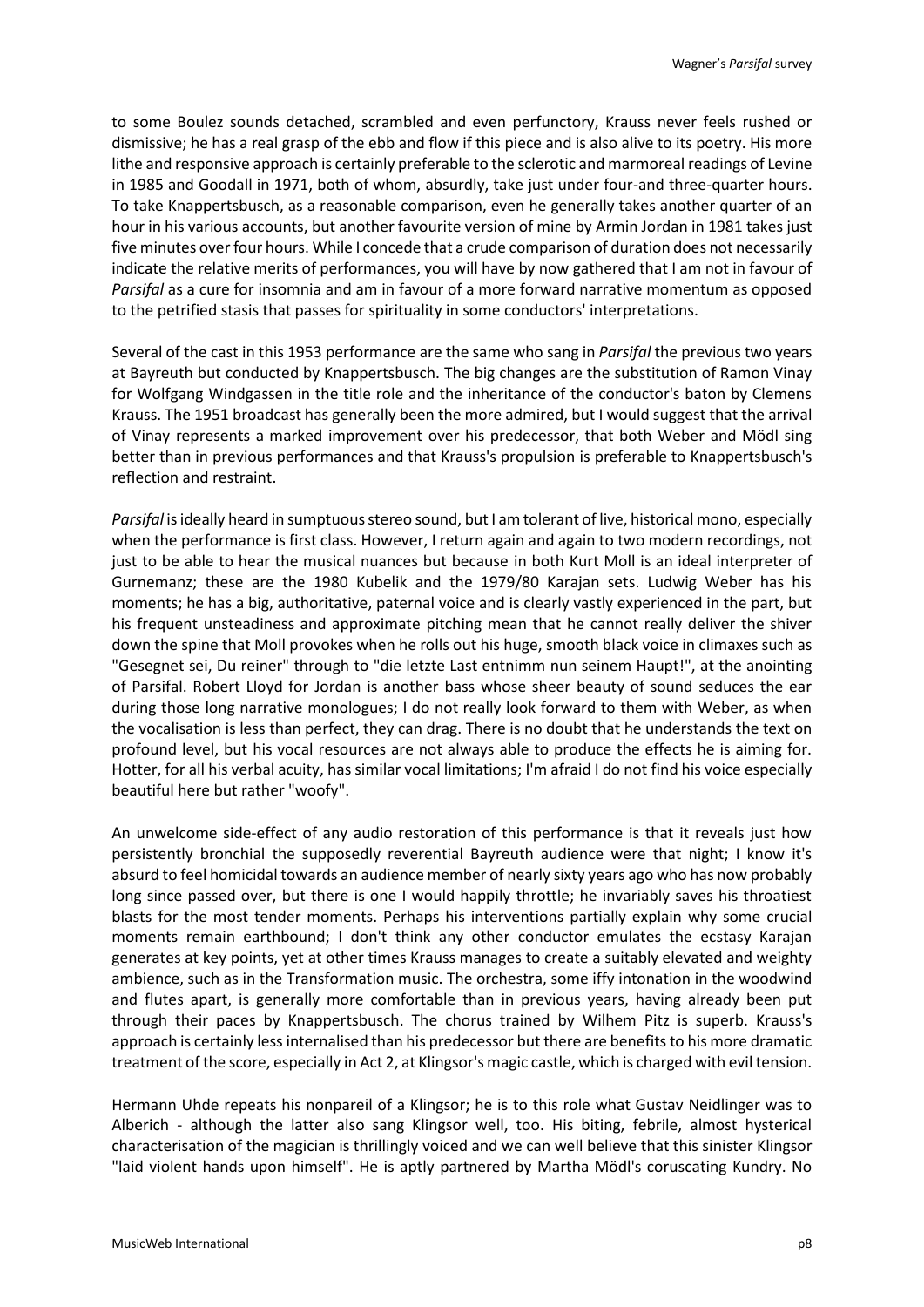wonder the Flowermaidens - led by a lovely Rita Streich - quail before her. She underscores her reputation as a splendid singing actress; she is wholly uninhibited in how she growls and yowls to emphasise the sensual and bestial side of Kundry's nature and the result is compelling; she is a complete stage animal and here delivers a seminal performance to stand alongside her Isolde for Karajan a few years earlier.

Windgassen's Parsifal was arguably vitiated by the querulous whine in his voice which compromised his otherwise admirable Tristan and always made him sound too old. Vinay is an improvement vocally; he is a true Hedentenor and sings beautifully, but there is no denying that his big, dark, baritonal tenor also sounds too old for the naïve Parsifal, but for different reasons. Nonetheless, he is in good company here with other mature-voiced Parsifals like Vickers and Baldelli (in Italian alongside Callas and Christoff) and he sing as if he is really living Parsifal's painful journey towards enlightenment; just listen to the torment in his outburst "Amfortas! Die Wunde!" It's a fine, deeply involving performance.

George London's bleak, world-weary Amfortas is the best of his various incarnations, certainly far superior to the "big, black bawl" of his performance for Knappertsbusch some years later in his sadly curtailed career, in 1961. His huge, resonant, rock-solid voice grandly embodies Amfortas' grief and anguish, although I still think José van Dam's account for Karajan is both the most beautifully vocalised and the most subtly characterised on disc. Resident Bayreuth cave-man Josef Greindl is suitably sonorous and sepulchral (sic) as Titurel.

Be aware that Andrew Rose at Pristine has performed another miraculous re-mastering of the dim mono sound of the original broadcast tapes in the same way that he recently revitalised Krauss's *Ring* but Pristine issues are pricey.

### **Hans Knappertsbusch – 1956 (live; mono)** Walhall

Orchestra - Bayreuth Festival Chorus - Bayreuth Festival

Amfortas - Dietrich Fischer-Dieskau Titurel - Hans Hotter Gurnemanz - Josef Greindl Parsifal - Ramón Vinay Klingsor - Toni Blankenheim Kundry - Martha Mödl Alto Stimme - Martha Mödl Knappe 1 - Paula Lenchner Knappe 2 - Elisabeth Schärtel Knappe 3 - Gerhard Stolze Knappe 4 - Alfred Pfeifle Blumenmädchen 1 - Ilse Hollweg Blumenmädchen 2 - Friedl Pöltinger Blumenmädchen 3 - Paula Lenchner Blumenmädchen 4 - Dorothea Siebert Blumenmädchen 5 - Jutta Vulpius Blumenmädchen 6 - Elisabeth Schärtel Ritter 1 - Josef Traxel Ritter 2 - Alfons Herwig

More hissy mono and the habitual Bayreuth hackers, but also an immediate and palpable sense of occasion, with an indefinable spirituality about the music-making emblematic of Kna's ability to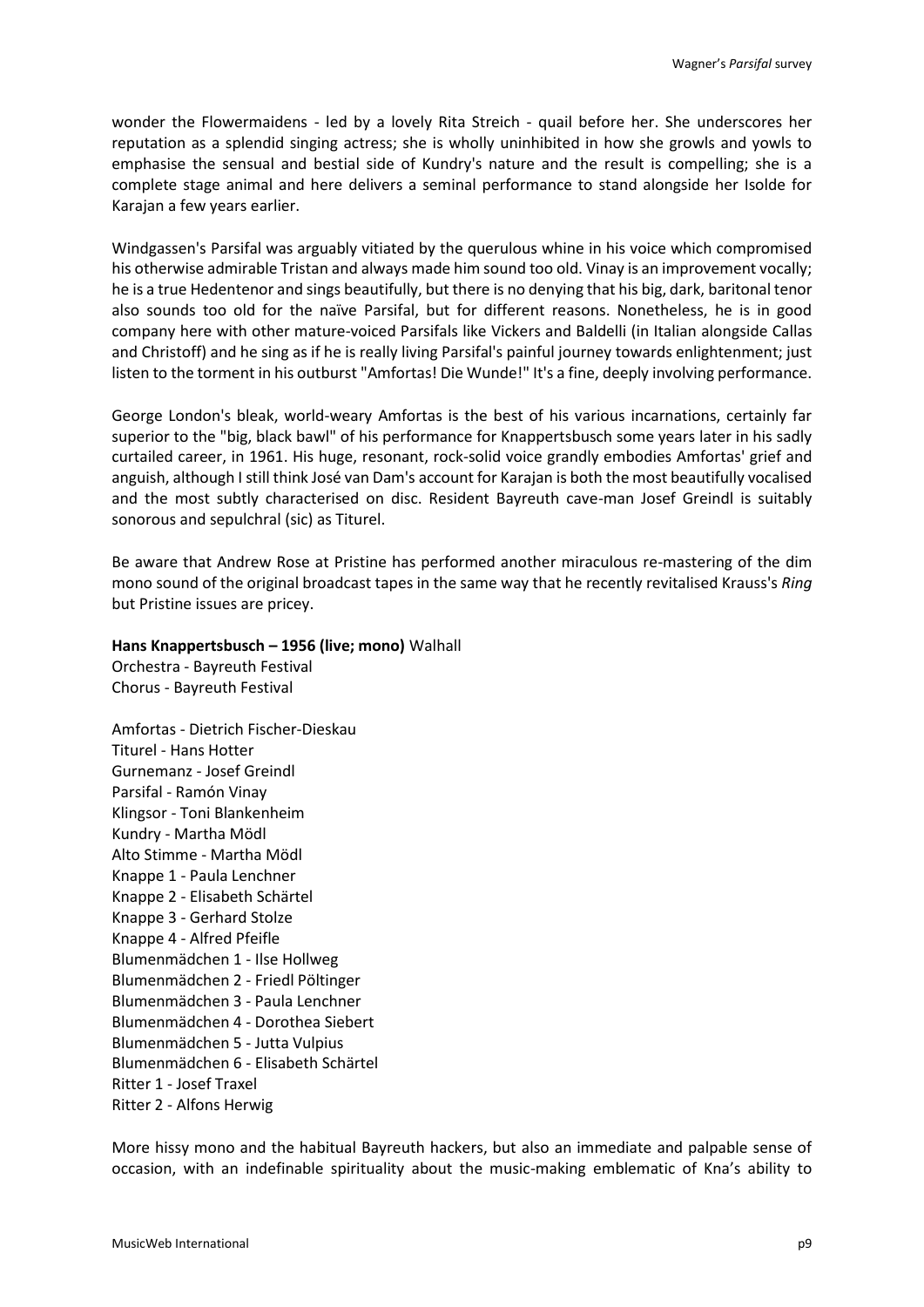transmute a score into "something rich and strange". The cast is as impressive as could be mustered at that time, although there is always the question of whether D-F-D has the weight, volume and resonance to carry off a role owned by bigger-voiced bass-baritones like London and Thomas. He managed it for Konwitschny three later as the Dutchman but that was a studio recording and I definitely miss some heft in his typically detailed and verbally acute characterisation. He is adept at conveying the pathos, shame and vulnerability of the wounded king but still tends to pounce and bark and to my ears sounds over-parted in the loudest outbursts. Greindl is in good voice, authoritative and only occasionally rocky, but he never had the "purring" quality I prize in smoother voiced basses like Moll. His diction and expression are excellent. Mödl's husky, voluptuous soprano is ideally poised between mezzo and true soprano; she was essentially a *soprano Falcon* and thus, like the young Callas, ideally equipped to sing a role which has troubled voice-types suited to operating within a slightly higher or lower tessitura. She is also billed as the alto voice from on high, but I'll wager that's not Mödl; the timbre is completely different. Ramón Vinay repeats the excellent Parsifal he gave Krauss. He has the right voice-type, too; again, an intermediate category between tenor and baritone, which is why he sang in both tessituras at different points in his career. He is of the virile, Vickers-type of Parsifal yet sings sensitively and is in many ways ideal, apart from sounding too mature. Hotter has progressed from singing Amfortas and is taking time out from Gurnemanz which he had already sung at the Met to sing Titurel beautifully. Toni Blankenheim makes an enervated, placid Klingsor with a slow vibrato which makes him sound bovine rather than the requisite vulpine; he's really dull compared with contemporaries such as Uhde and Neidlinger.

The orchestral playing, chorus and conducting here are superlative, making this one of the better live, mono recordings from Bayreuth in the 50's, but not the best, owing to the weak Klingsor and Fischer-Dieskau's dubious Amfortas.

#### **André Cluytens – 1960 (live; mono)** Andromeda

Orchestra - Teatro alla Scala Chorus - Teatro alla Scala

Amfortas - Gustav Neidlinger Titurel - Silvio Maionica Gurnemanz - Boris Christoff Parsifal - Sándor Kónya Klingsor - Georg Stern Kundry - Rita Gorr Knappe 1 - Clara Foti Knappe 2 - Stefania Malagù Knappe 3 - Mario Ferrara Knappe 4 - Angelo Mercuriali Blumenmädchen 1 - Montserrat Caballé Blumenmädchen 2 - Ursula Kerp Blumenmädchen 3 - Susanne Will Blumenmädchen 4 - Colette Lorand Blumenmädchen 5 - Hilde Koch Blumenmädchen 6 - Maria Graf Ritter 1 - Rinaldo Pelizzoni Ritter 2 - Giuseppe Morresi

So why would anyone buy a live, mono recording of a 1960 performance when we are blessed with so many great recordings with superior sonics? You must first, admittedly, be tolerant of historic sound which is subject to distortion when the ensemble or high, loud notes overload the microphone and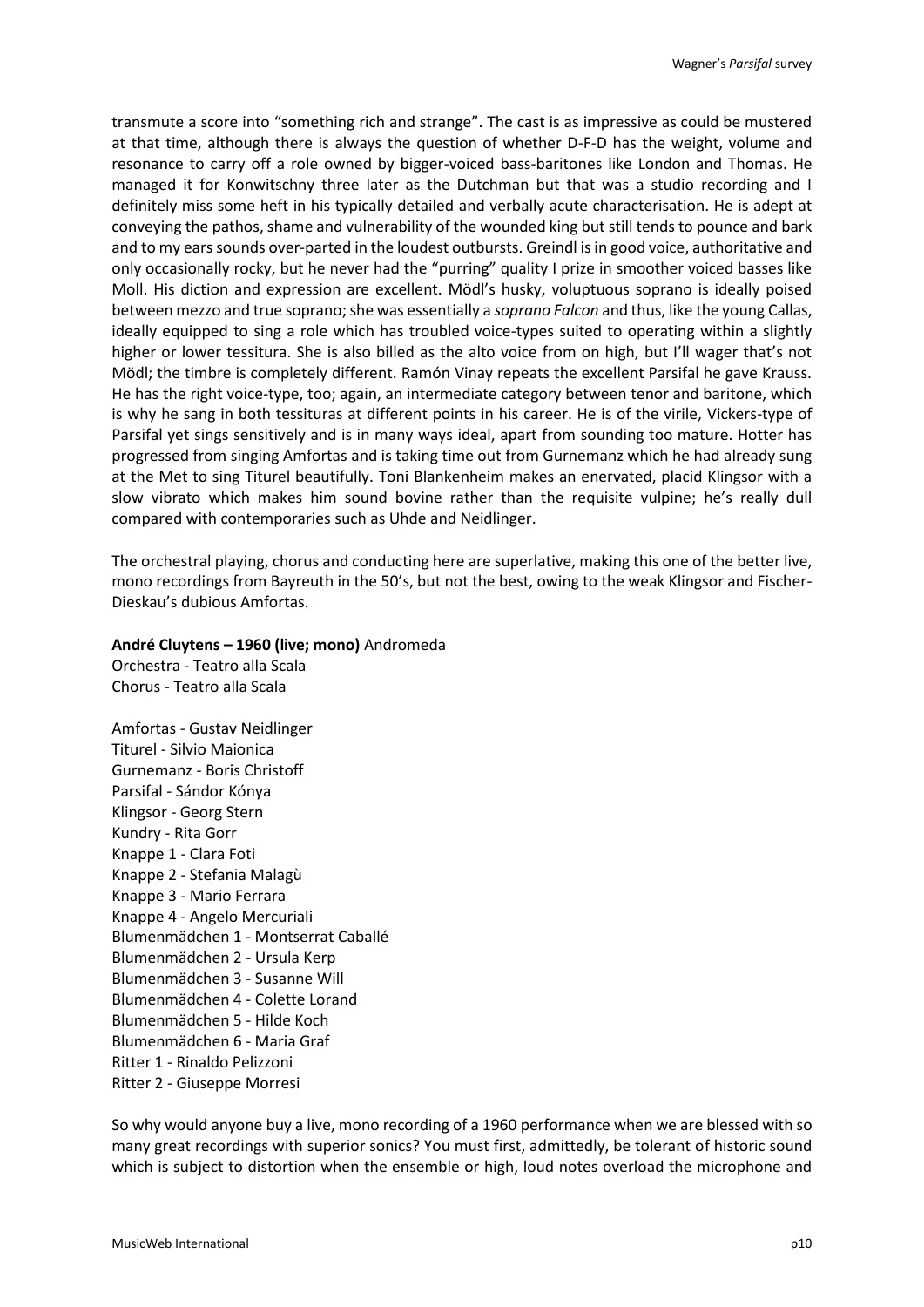you must endure both some radio interference and the prompter's starring role, but if you are of that stripe then you will find a rich reward here, starting with six of the finest voices ever to undertake the principal roles. They are complemented by excellent playing from La Scala orchestra under a great Wagnerian conductor in André Cluytens, not usually associated with Wagner but evidently sympathetic to his idiom, as his *Lohengrin* at Bayreuth, also with Sandor Konya the previous year, confirms. You have only to listen to the orchestral introduction to Act 3 to realise that he knows exactly what to do with this wonderful music. His pacing is just right and the whole opera, with just three small cuts in Gurnemanz's narratives (two in Act 1, one in Act 3) comes in at a sensible timing of three and three-quarters of an hour, excluding applause and announcements. Andromeda provide absolutely no timings for tracks, individual CDs or total duration, just some nice photographs and the track cues; it's all very minimal so you'll need a libretto.

However, in addition to the superb conducting, the cast is stellar, as good as any other set I know. Boris Christoff is as fine as my favourite Gurnemanz Kurt Moll, his gravely beautiful voice being perfectly suited to conferring interest upon monologues that become tedious when sung by a less gifted and charismatic singer. He sings in good German; ten years earlier you would have heard him at La Scala singing an already mature Gurnemanz in Italian opposite the young Callas, but obviously by 1960 the tide had turned and Wagner was being performed in Italy in the original language and almost complete.

Likewise, Sandor Konya's Parsifal is near ideal; he has just the right heroic weight, unflagging stamina and youthful tenderness of voice to impersonate the Pure Fool. Rita Gorr's big, brazen mezzo is similarly ideal for Kundry and she negotiates the roles challenges with ease, including the terrific downward interval of a semitone less than two octaves on "lachte", perfectly suggesting Kundry's desperate world-weariness. Gustav Neidlinger's lean, incisive bass-baritone depicts Amfortas' agony vividly and we have a real bonus in Montserrat Caballe's First Flowermaiden, as sweet and enticing as Gundula Janowitz for Knappertsbusch. The sixth singer is the big surprise to me: I had never heard of Georg Stern but he proves to be quite the best Klingsor I have heard on disc: hard, biting and venomous.

I thoroughly enjoyed this performance once I had inured myself to its sonic limitations; it is Wagner performed just as it should be - would we could field such a cast today.

### **Hans Knappertsbusch – 1962 (live; stereo)** Philips

Orchestra - Bayreuth Festival Chorus - Bayreuth Festival

Amfortas - George London Titurel - Martti Talvela Gurnemanz - Hans Hotter Parsifal - Jess Thomas Klingsor - Gustav Neidlinger Kundry - Irene Dalis Alto Stimme - Ursula Böse Knappe 1 - Sona Cervená Knappe 2 - Ursula Böse Knappe 3 - Gerhard Stolze Knappe 4 - Georg Paskuda Blumenmädchen 1 - Gundula Janowitz Blumenmädchen 2 - Anja Silja Blumenmädchen 3 - Elsa Margaretha Gardelli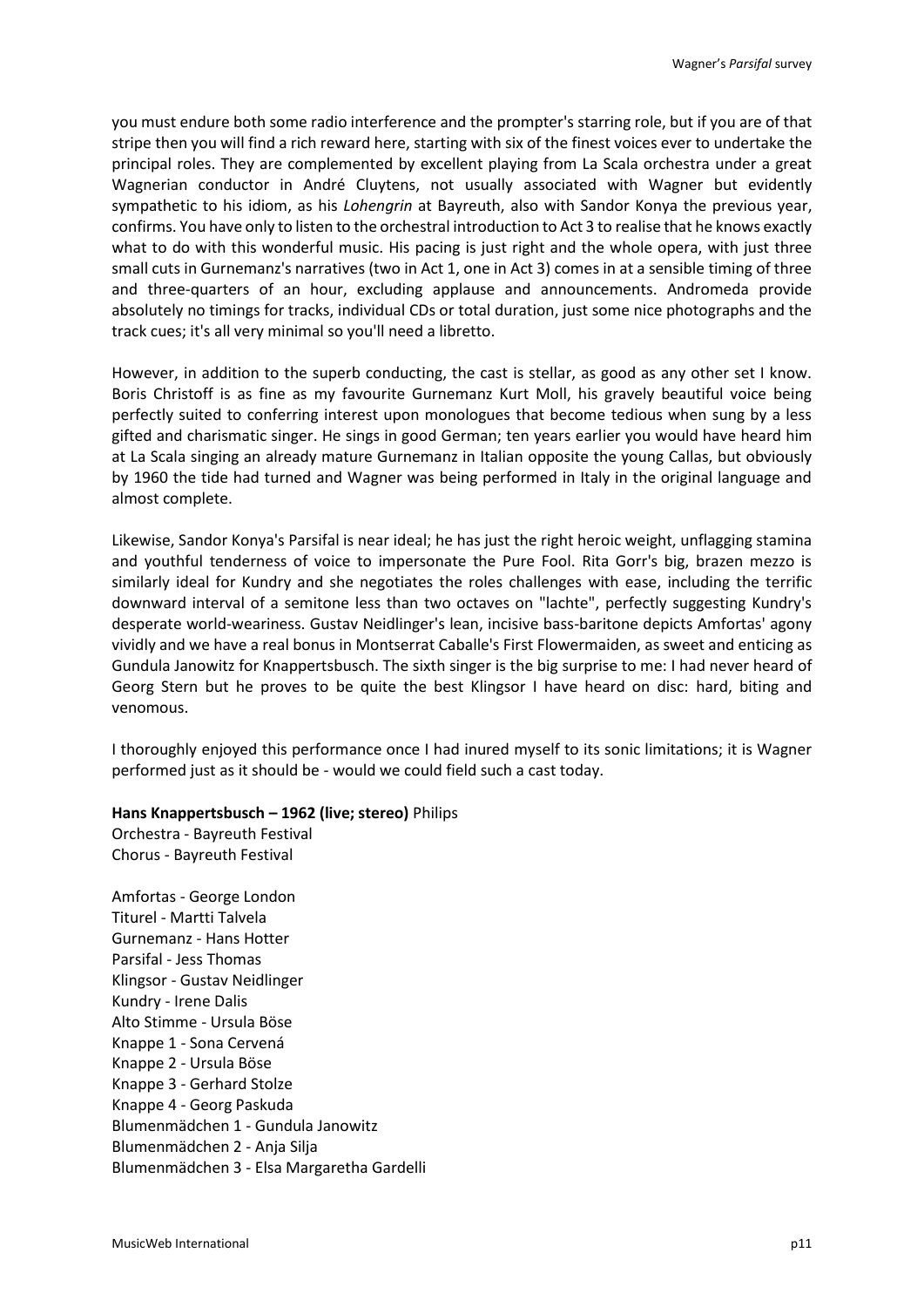Blumenmädchen 4 - Dorothea Siebert Blumenmädchen 5 - Rita Bartos Blumenmädchen 6 - Sona Cervená Ritter 1 - Niels Moeller Ritter 2 - Gerd Nienstedt

I return regularly to this more celebrated version to test whether my reactions were the same as when I first listened to it so many years ago. I find that I am now much more tolerant of things about it which once irked me: the intrusive coughing - which somewhat abates after the Prelude but nonetheless is a feature throughout - and the supposed obtrusiveness of Hotter's infamous wobble. I have to say that although I still maintain that Hotter was, surprisingly, in better voice two years later (for reasons I suggest in my review below) he is by no means markedly inferior here and brings the same gravitas and spirituality to his assumption of Gurnemanz.

Others have complained about Knappertsbusch's leisurely tempo. Well, timings for 1964 and 1962 are virtually identical and compared with other famous accounts, Kna's is squarely in the middle: much slower than Krauss and Boulez and considerably faster than Levine or Karajan; I find his pacing ideal and have no quarrel with his grasp of the work's architecture.

In 1964, he has the possible advantage of Jon Vickers' debut as the eponymous hero but Jess Thomas here assumes one of his finest roles deploying his strong, clear tenor to marvellous effect - so nothing either way there. Surprisingly, Heinz Hagenau is the equal of Martti Talvela as Titurel and both Irene Dalis and Barbro Ericson are terrific as Kundry. Although George London's career was prematurely over by 1964, his replacement, Thomas Stewart, was no slouch as Amfortas and thus both singers take the palm for their strikingly vivid and beautiful singing as the suffering king. Finally, Gustav Neidlinger repeats his searing Klingsor.

The one great advantage this Philips set has over the clean mono of the 1964 Orfeo recording is the benefit of stereo sound, allowing us to hear more atmospherically the great transition passages and the tolling of the bells summoning the knights to the ritual. Chorus and orchestra remain superb in both versions - presumably because, obviously, we are hearing the same conductor with the same forces - but Gundula Janowitz's heavenly soprano stands out from the group of Flowermaidens in 1962.

You will read the occasional review informing us that neither of these recordings is a patch on the renowned 1951 performance with which post-war Bayreuth re-opened. I don't buy it, myself, because I do not respond to Ludwig Weber's dull, wobbly Gurnemanz where others hear only perfection; de gustibus. Certainly London's portrayal of Amfortas has deepened in its anguished intensity ten years on and, again, the stereo sound in 1962 is far preferable.

For a modern performance, I still favour Karajan, Solti or Kubelik, but this one is also a mightily impressive, deeply moving account.

**Hans Knappertsbusch – 1964 (live; mono)** Orfeo Orchestra - Bayreuth Festival

Chorus - Bayreuth Festival

Amfortas - Thomas Stewart Titurel - Heinz Hagenau Gurnemanz - Hans Hotter Parsifal - Jon Vickers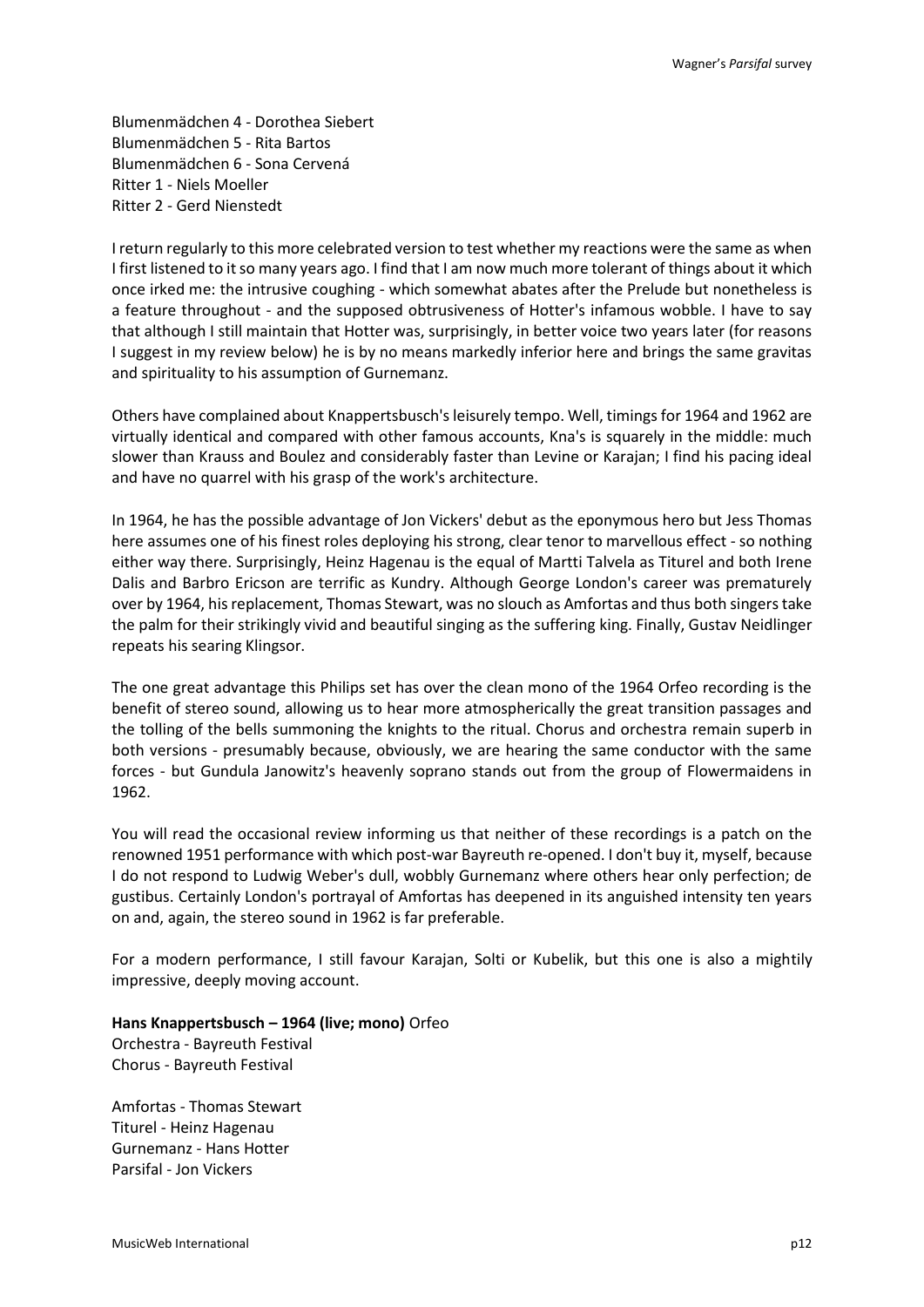Klingsor - Gustav Neidlinger Kundry - Barbro Ericson Alto Stimme - Ruth Hesse Knappe 1 - Ruth Hesse Knappe 2 - Sylvia Lindenstrand Knappe 3 - Dieter Slembek Knappe 4 - Erwin Wohlfahrt Blumenmädchen 1 - Anja Silja Blumenmädchen 2 - Liselotte Rebmann Blumenmädchen 3 - Elsa Margaretha Gardelli Blumenmädchen 4 - Dorothea Siebert Blumenmädchen 5 - Rita Bartos Blumenmädchen 6 - Sylvia Lindenstrand Ritter 1 - Hermann Winkler Ritter 2 - Gerd Nienstedt

The main reason for preferring later recordings is, of course, that this is in mono. Good, clean, remarkably clear and detailed mono, it's true and one soon forgets any sonic limitations given the manifold attractions of this performance, but I can understand anyone wanting to hear this music in digitalised, studio stereo sound free of coughs and giving proper spacious amplitude and breadth to proceedings.

The other consideration centres upon personal responses to the Gurnemanz, veteran Hans Hotter. It is undoubtedly true that he is in more secure voice here than he was for the more celebrated Bayreuth performance under Kna two years earlier, perhaps because he was free that season from undertaking the other even more taxing role of Wotan, whose higher-lying tessitura aggravated the dreaded wobble which afflicted his voice by this stage of his career. Perhaps, too, even though the performances took place during an unprecedented heat-wave, his hay-fever was less troublesome than was sometimes the case, making his voice hoarser and hollower. Whatever the case, he is here at his gravest, wisest and noblest - and steadiest, with just the occasional waver.

Otherwise, the cast is superlative, including debutant Jon Vickers as an ideally youthful and heroic Parsifal, Barbro Ericson as a coruscating Kundry with a telling lower register, Thomas Stewart filling George London's shoes as a deeply moving Amfortas, Heinz Hagenau - a great bass previously unknown to me - wonderfully trenchant as Titurel and Gustav Neidlinger a scorching, black-voiced Klingsor.

Knappertsbusch's tempi are neither especially fast nor slow compared with other famous versions; I cannot fault his pacing and if anything, he is often quite driven. He is ideally served by chorus and orchestra. I hesitate to say it, but to me this is clearly better than the widely acclaimed '62 live recording. It's a pity this isn't in stereo sound but the mono sound is surprisingly full and warm and artistically it is the best of Kna's many excellent performances.

### **Pierre Boulez – 1970 (live composite; stereo)** DG

Orchestra - Bayreuth Festival Chorus - Bayreuth Festival

Amfortas - Thomas Stewart Titurel - Karl Ridderbusch Gurnemanz - Franz Crass Parsifal - James King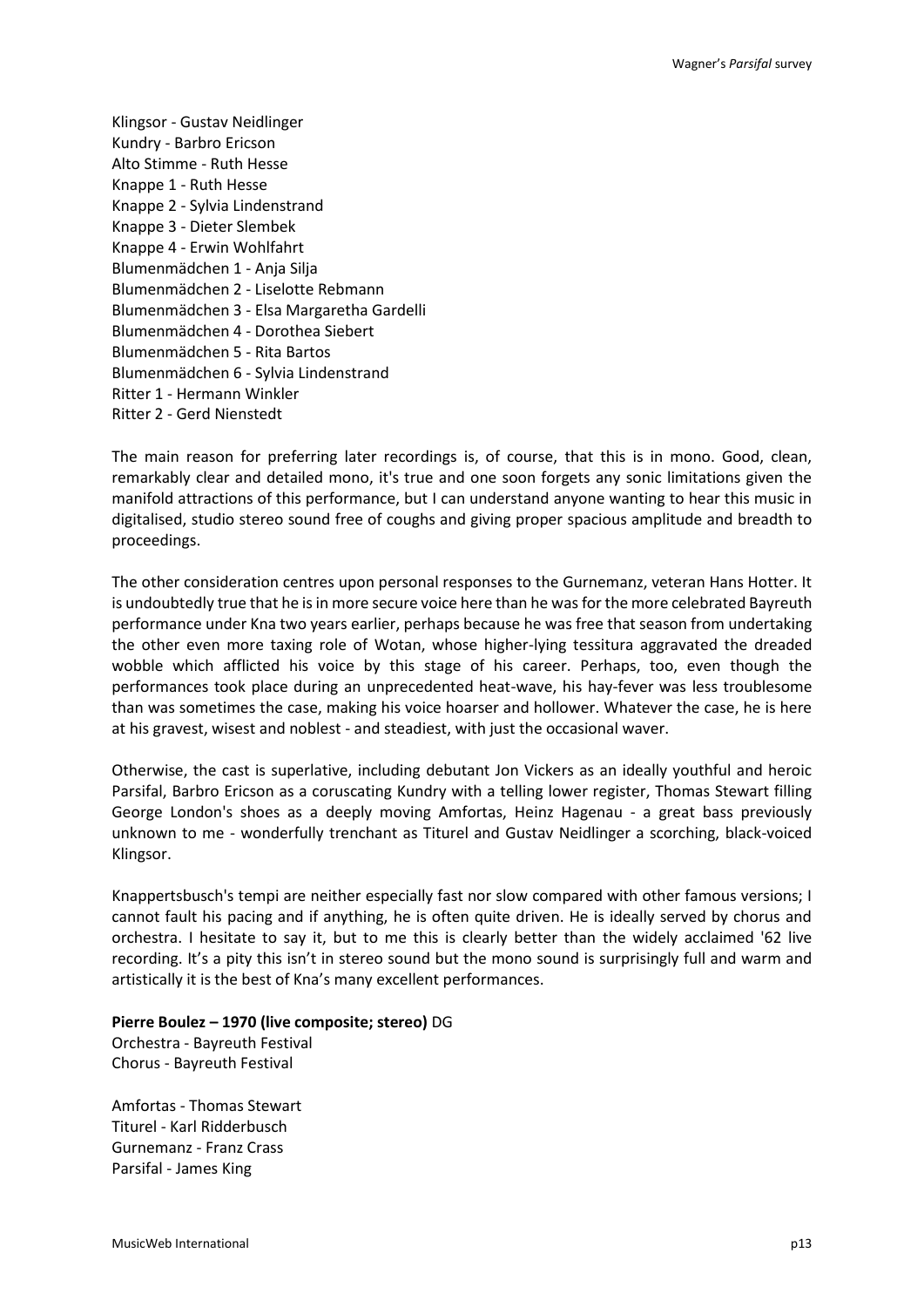Klingsor - Donald McIntyre Kundry - Gwyneth Jones Alto Stimme - Marga Höffgen Knappe 1 - Elisabeth Schwarzenberg Knappe 2 - Sieglinde Wagner Knappe 3 - Dieter Slembek Knappe 4 - Heinz Zednik Blumenmädchen 1 - Hannelore Bode Blumenmädchen 2 - Margarita Kyriaki Blumenmädchen 3 - Inger Paustian Blumenmädchen 4 - Dorothea Siebert Blumenmädchen 5 - Wendy Fine Blumenmädchen 6 - Sieglinde Wagner Ritter 1 - Hermin Esser Ritter 2 - Bengt Rundgren

I think *Parsifal* is similar in just one regard to certain of Bach's greatest works such as the *Goldbergs*, in that it can withstand a considerable variety of interpretative approaches. Boulez clearly set out here to blow away some cobwebs and the hieratic accretions of Bayreuth tradition to present a more cohesive, propulsive and essentially dramatic conception. In this regard, he is furthest away from Levine, Karajan and Knappertsbusch in eschewing the "spiritual-liturgical" presentation and closer to Clemens Krauss. In my review of the latter's 1953 performance, I wrongly criticised in passing Boulez's account here as "sounding detached, scrambled and even perfunctory"; I would now hereby like to retract my rash judgement and confirm that I am won over by Boulez's stance. He is on record as saying that he would have liked to have introduced more flexibility into his beat to combat a certain "stiffness" should he conduct it again, though it's hard to see how he could do so without considerably adding to the running time. I have to say that I hear little other than magic in the Prelude, which is at least two or three minutes shorter than most; his phrasing is magical and the orchestra glows - and so it goes on throughout; I am entirely convinced by the naturalness of his pacing and glad to hear a version which for once avoids undue portentousness - not to mention the possibility of tedium.

The sound is excellent, too: a little "stagey", with air around the voices but complete clarity, a quiet audience and a slightly too prominent prompter.

Now to the singing: we hear four absolutely beautiful lower voices in the key roles. Crass has a steady, "purring" bass, without the leonine gravitas of Moll or the Olympian authority of Hotter but rather a very human Gurnemanz with crystalline diction, whose narratives are enlivened by Boulez's pace. Thomas Stewart repeats the commanding, agonised, magnificently vocalised Amfortas he gave us if the 1964 Knappertsbusch recording. Ridderbusch is wonderfully otherworldly as Titurel, intoning like the Oracle from the shadows. McIntyre is at his best as Klingsor in a vivid, almost hysterical characterisation to rival Uhde, Neidlinger and Nienstedt.

James King repeats his celebrated Parsifal and is as good as he is in the Kubelik studio recording - which remains, by a whisker, my favourite of all. He summons up real power and anguish at the moment of his epiphany at the end of Act 2 and from "Amfortas! - Die Wunde!" is inspired beyond what some hear as his competent but pedestrian norm.

I am tired of the application of retrospective standards to Gwyneth Jones' singing. It is true that later in her career the infamous "wobble" could be fearsome but throughout the 60'sand 70's she delivered some superb performances, being a formidable stage actress, personally alluring and vocally secure; the voice here is characterised more by vibrancy than any wobble; her top B at the end of Act 2 is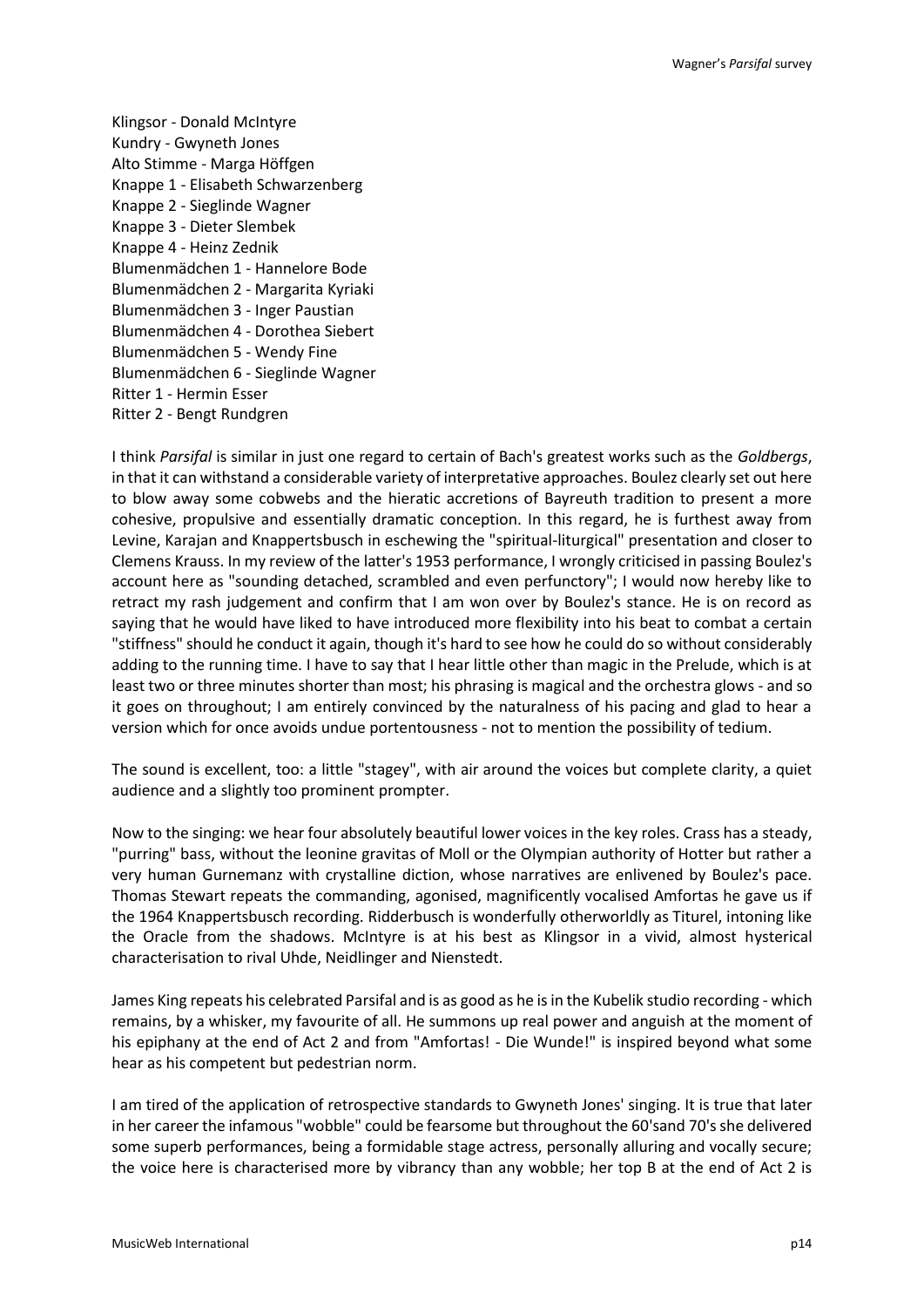wholly in place and the voice is both powerful and expressive throughout. Furthermore, as BBC Radio 3's Record Review pointed out, she makes the best job of all sounding mysterious and seductive when she summons our foolish hero by intoning his name, "Parsifal".

The rest of the cast is fine, although Hannelore Bode as First Flowermaiden is no Gundula Janowitz or Kiri Te Kanawa.

Finally, this comes conveniently on only three CDs, with both the second and third acts intact on one disc each. So; I am happy to eat humble pie and announce myself as a convert to the Boulez way with Wagner.

**Georg Solti - 1971-72 (studio; stereo)** Decca Orchestra - Wiener Philharmoniker Chorus - Wiener Staatsoper

Amfortas - Dietrich Fischer-Dieskau Titurel - Hans Hotter Gurnemanz - Gottlob Frick Parsifal - René Kollo Klingsor - Zoltán Kéléman Kundry - Christa Ludwig Alto Stimme - Birgit Finnilä Knappe 1 - Rotraud Hansmann Knappe 2 - Marga Schiml Knappe 3 - Heinz Zednik Knappe 4 - Ewald Aichberger Blumenmädchen 1 - Lucia Popp Blumenmädchen 2 - Alison Hargen Blumenmädchen 3 - Kiri Te Kanawa Blumenmädchen 4 - Gillian Knight Blumenmädchen 5 - Anne Howells Blumenmädchen 6 - Margarita Lilowa Ritter 1 - Robert Tear Ritter 2 - Herbert Lackner

I am not sure that spirituality or transcendentalism were ever Solti's strong suit, so tackling *Parsifal* was always going to be a gamble for him; he was on much safer – even home – ground with *Die Meistersinger*. However, the first thing you notice in the overture is the shimmering beauty of the VPO strings then the splendour of their brass; a definite sense of repose pervades proceedings – this is not Solti in gung-ho mode. Indeed, I find him one of the most reliable of Wagner conductors in his ability to encompass both the thrills and the serenity of Wagner's music, hence the strength of his trackrecord, with successes in his recordings of virtually every one of the Bayreuth Ten. Having listened to so many worthy but sonically deficient recordings, I felt much more inclined to appreciate the beautiful analogue sound of this one, and the first voice we hear, Gottlob Frick's rounded, black bass, further enhances the both the experience and one's expectation of something fine. After all, not only do we have one of the great Wagner conductors directing a top-flight orchestra captured in Decca's renowned analogue sound, but we also benefit from the having in the cast the cream of German opera singers of that era. Frick's bass does not have the smoothness of Moll but the weight, size, gravitas, inflection of text and sheer authority are all there, he sounds the right age and sings feelingly, even if he is occasionally less than ideally steady. Christa Ludwig has the sensual, sultry tone and range the role of Kundry demands and she was always a compelling vocal actress, with some steel in her voice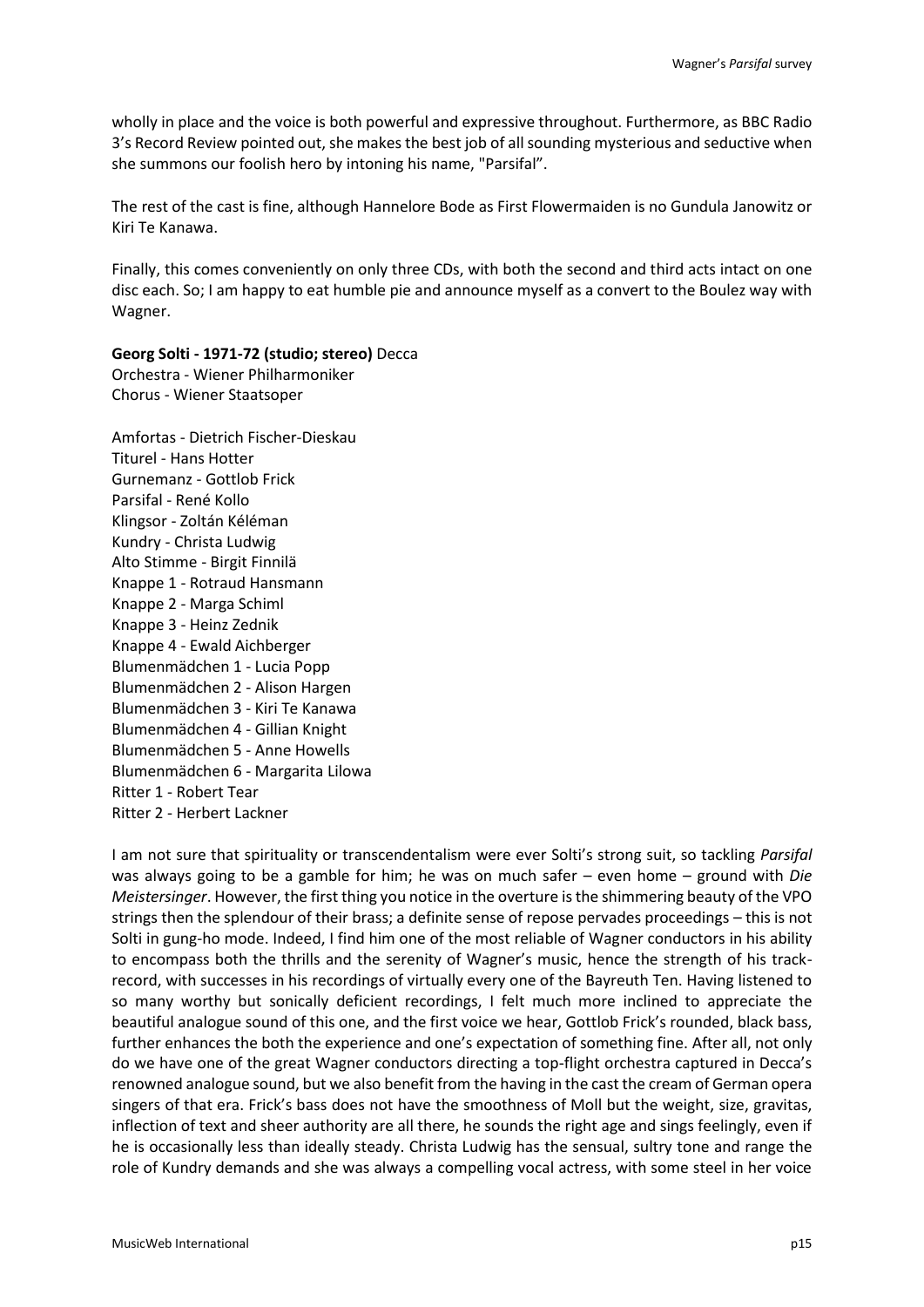when required; she is certainly better than Karajan's DunjaVejzovich, bringing to Kundry something of a combination of her Venus for Solti and her Klytämnestra for Ozawa – and her "lachte" is stunning. I am less keen on the Amfortas Fischer-Dieskau recorded back in 1956 live for Knappertsbusch, but here he is less inclined to push and bark and his legato, and even depth of tone, are superior, even if he will never have the power of London or Thomas, especially on top notes. Hotter has returned to the role of Titurel, which he had sung alongside Fischer-Dieskau in that 1956 Bayreuth season, which was once gain right for his voice at this late stage of his career, sonorous, world-weary and sorrow-laden. Then we come to René Kollo's Parsifal. This is early in his career before his tone coarsened and a beat obtruded in his vocal production. Sometimes a gritty, "grabbing" quality mars his singing but for the most part he sounds youthful and naïve, with good legato. The sadly short-lived Zoltán Kéléman is a sinister, incisive Klingsor, bringing an enormous range of expression to his characterisation and almost over-doing it, and even the minor roles feature some star – or soon-to-be star – names, such as Kiri Te Kanawa and Lucia Popp; their contributions are audibly prominent and individual among the seductive and sickly-sweet Flowermaidens, who make the best team on record. The chorus is wonderful on every level, too, but the Vienna Boys at the end of Act are especially ethereal.

This might not touch the mystic heights Karajan achieves but so much here is right and absorbing that it must make anyone's shortlist even if, like me, you'd prefer a more robust and pharyngeal Amfortas than DFD can provide.

**Herbert Kegel – 1975 (live; stereo)** Berlin Classics; Brilliant Orchestra - Rundfunk Sinfonie Orchester Leipzig Chorus - Rundfunk Chor Leipzig - Rundfunk Chor Berlin - St Thomaner Chor Leipzig

Amfortas - Theo Adam Titurel - Fred Teschler Gurnemanz - Ulrik Cold Parsifal - René Kollo Klingsor - Reid Bunger Kundry - Gisela Schröter Alto Stimme - Ingeborg Springer Knappe 1 - Elisabeth Breul Knappe 2 - Gisela Pohl Knappe 3 - Horst Gebhardt Knappe 4 - Hans-Jürgen Wachsmut Blumenmädchen 1 - Elisabeth Breul Blumenmädchen 2 - Regina Werner Blumenmädchen 3 - Gisela Pohl Blumenmädchen 4 - Hermi Ambros Blumenmädchen 5 - Helga Termer Blumenmädchen 6 - Ilse Ludwig(-Jahns) Ritter 1 - Horst Gebhardt Ritter 2 - Hermann Christian Polster

A *Parsifal* which is nearly forty-five years old and recorded in the old East Germany with a cast and conductor nowhere near as starry as rival versions - can this really be worth considering as a first choice? Perhaps not, especially when pitted against the majesty and might of established classic versions by Knappertsbusch, Karajan, Solti and Kubelik but I am convinced that any devotee of Wagner's last masterpiece will want to hear and own it, as it offers a true "Gesamtkunstwerk" with an unrivalled sense of unity and purpose, unified by the vision of a conductor prepared to eschew the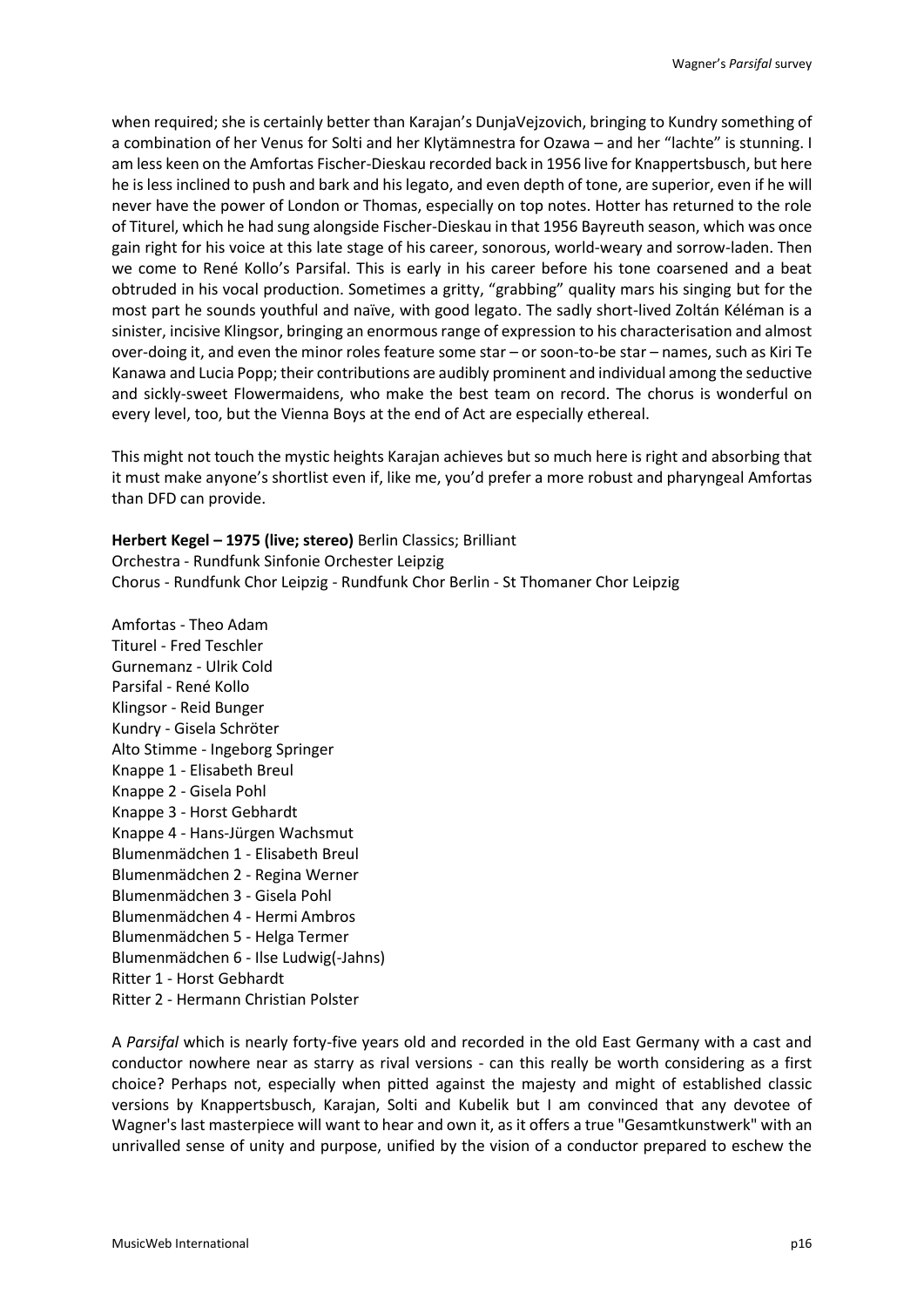increasingly "spiritual" approach and look instead for the dramatic thrust *Parsifal* can generate when unhampered by a quasi-religious reverence.

That is not to say that this account is rushed or perfunctory; the important dialogues such as that between Parsifal and Kundry are given proper weight and it is mainly the choral and orchestral "liturgical" passages which are given greater spring and impetus. Hence the whole performance takes a mere three hours and forty minutes - the shortest on record. This was a live concert, so there are a few coughs and the minor irritation of a conductor who sings along with the Flowemaidens; otherwise this is sonically superb for its date. Furthermore, it is sumptuously packaged on only three CDs with very full notes, history, synopsis, biographies, photos and a German libretto in a faux-leather slip-case, for a bargain price on Berlin Classics and even cheaper if you buy the no-frills Brilliant label set.

Of course, none of this would be of any account if the singing and playing were sub-standard. However, the Leipzig Radio Orchestra is remarkably good; just occasionally a little wiry in the strings and typically grainy in the woodwind but extraordinarily expressive and responsive to Kegel's subtle variations in phrasing and tempi. I do not say that any of the singers here is better than those on more celebrated recordings but this is another of those "the whole is better than the sum of its parts" phenomena.

Ulrik Cold is decidedly too light of voice compared with the majestic, organ-toned Kurt Moll but he sings so intelligently and sensitively, making Gurnemanz far less of an old bore or buffer. René Kollo is slightly drier of voice than of yore but he is never less than involved and affecting and he does not bleat or scoop. Reid Bunger's Klingsor is vocally apt and craven, even if he is no Hermann Uhde. Theo Adam is a bit rocky to start with but his Amfortas is something of a tour de force, horrible yet paradoxically vocally beautiful in his agony. The Titurel is suitably firm and grave and the Flowermaidens vibrant and alluring of tone. More controversial is Gisela Schröder; personally, I like her dark, nervous, slightly tremulous soprano which manages to suggest simultaneously remorse, vulnerability and dangerous, erotic passion - and she is another excellent vocal actor. She doesn't quite nail the famous drop of almost two octaves on "lachte" but she is truly chilling as Kundry.

If you like this "sacred opera", you can surely risk trying this version which offers so much quality at so low a price; you will not have heard another quite like it.

The super-bargain "Brilliant" label has picked up on what was already a bargain on "Berlin Classics" and made it available at an even more ridiculously economical price. The difference, however, is that there will be no libretto or indeed anything much beyond cast and track lists.

**Rafael Kubelik – 1980 (radio broadcast; digital)** Arts Archives Orchestra - Symphonieorchester des Bayerischen Rundfunks Chorus - Chor des Bayerischen Rundfunks - Tölzer Knabenchor

Amfortas - Bernd Weikl Titurel - Matti Salminen Gurnemanz - Kurt Moll Parsifal - James King Klingsor - Franz Mazura Kundry - Yvonne Minton Alto Stimme – Jukia Falk Knappe 1 – Regina Marheineke Knappe 2 – Claudia Hellmann Knappe 3 - Helmut Holzapfel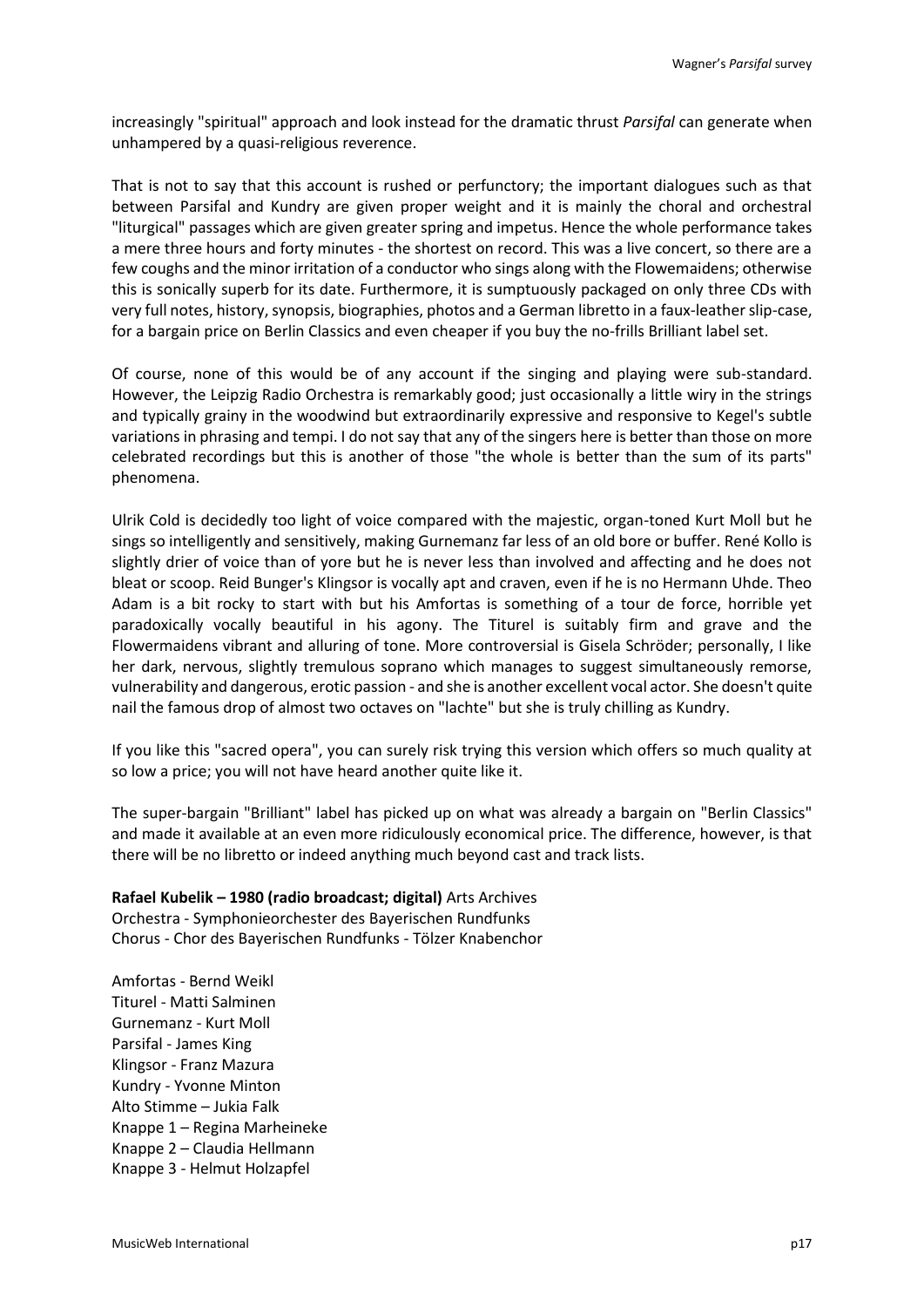Knappe 4 – Karl Heinz Eichler Blumenmädchen 1 – Lucia Popp Blumenmädchen 2 – Carmen Reppel Blumenmädchen 3 – Suzanne Sonnenschein Blumenmädchen 4 – Marianne Seibel Blumenmädchen 5 – Marga Schiml Blumenmädchen 6 – Doris Soffel Ritter 1 – Norbert Orth Ritter 2 – Roland Bracht

I thought that the Karajan was unbeatable until I discovered this recording, long held in the DG vaults for reasons of petty jealousies and politicking. It is superior to every other account by virtue of Kubelik's masterly pacing; he achieves both a spiritual dimension even beyond (what now seems now, by comparison) Karajan's exquisitely played and rather more polished achievement.

Kurt Moll possessed surely the most beautiful post-war Wagnerian bass and he is caught here in his absolute prime; there is more nuance, more resonance and more drama than in his slightly later assumption of the role with Karajan. The orchestra are superb and although other reviewers have found the sound wanting, I do not; it seems to me incomparably clear and spacious. Again, some reviewers have found fault with the singing; I find that Minton's Kundry, one or two strained top notes apart, achieves the perfect balance between vulnerability and animal passion. King achieves the miracle of making believable Parsifal's transition from boyish oaf to a hero, enlightened by compassion; he is very careful in how he enunciates and inflects the text and sings both softly and heroically. Frank Mazura's Klingsor sounds uncannily like Gustav Neidlinger's Alberich in the famous Solti *Ring* - and that is meant to be a high compliment. The Flowermaidens, headed by Lucia Popp, are a seductive bunch; perhaps the only slight disappointment comes from Weikl's rather exterior Amfortas, but his was a fine voice at that time - not too much of the bleat which now intrudes - and he makes a fine job of the three climactic utterances of "Erbarmen" in his big aria.

I still miss the sheer beauty of van Dam in Karajan's set, or perhaps the heft of London - a different approach from van Dam's inward, lyrical interpretation, but mightily impressive, nonetheless - but as a whole this recording is by far the most moving, authoritative and absorbing of this towering masterpiece.

### **Herbert von Karajan – 1980 (studio; digital)** DG

Orchestra - Berliner Philharmoniker Chorus - Deutsche Oper (Berlin)

Amfortas - José van Dam Titurel - Victor von Halem Gurnemanz - Kurt Moll Parsifal - Peter Hofmann Klingsor - Siegmund Nimsgern Kundry - Dunja Vejzovic Alto Stimme - Hanna Schwarz Knappe 1 - Marjon Lambriks Knappe 2 - Anne Gjevang Knappe 3 - Heiner Hopfner Knappe 4 - Georg Tichy Blumenmädchen 1 - Barbara Hendricks Blumenmädchen 2 - Janet Perry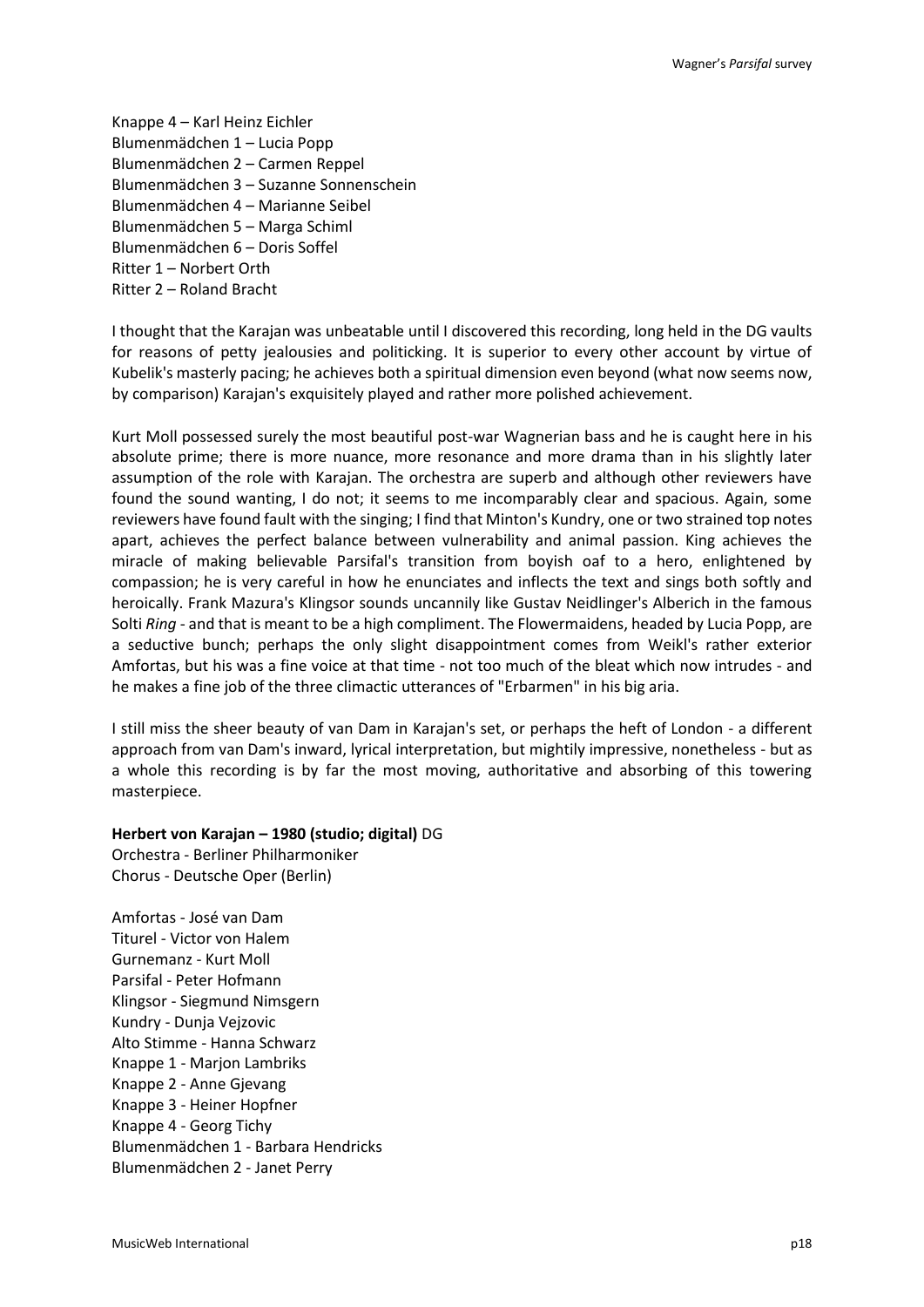Blumenmädchen 3 - Inga Nielsen Blumenmädchen 4 - Audrey Michael Blumenmädchen 5 - Doris Soffel Blumenmädchen 6 - Rohangiz Yachmi Ritter 1 - Claes H. Ahnsjö Ritter 2 - Kurt Rydl

This was the first recording of *Parsifal* I ever listened to on its release back in 1981 and it has always set a gold standard for me acoustically, if not artistically, too. Certainly it leads the field sonically amongst stereo recordings; as much as I love versions by Barenboim and Jordan, and am happy to go from the extremes of Levine's marmoreal timing to the propulsion of Boulez and Kegel, when it comes to choosing one desert-island stereo recording this earliest digital account by Karajan remains my first choice alongside Kubelik. The spatial effects of the tolling bells and the distant boys' choir up in the dome of the abbey are extraordinarily atmospheric and there are several spine-tingling moments in this reading which are unequalled; I think particularly of the Transformation Music, the Good Friday Music and the moment of Parsifal's baptism when Gurnemanz intones the anthem "Gesegnet sei". Karajan achieves a cumulative intensity and, yes, a sense of spirituality which no other conductor, not even my beloved Knappertsbusch, engenders. This set was not remastered until its issue recently as part of the big Karajan Opera box; presumably DG saw no reason to do so given the depth, richness and balance of the sound achieved by Karajan's regular team of producers and engineers headed by Michael Glotz and Günter Hermanns. Oddly, nowhere in the booklet, despite its comprehensiveness, including many photos, essays and a libretto, are the recording dates and venue given: they are December 1979 and January/April/July 1980 in the Philharmonie.

Speaking of Kna, my favourite among his many live recordings is the last 1964 performance from Bayreuth with Jon Vickers on the Orfeo label, but that is, sadly, even at this late stage, in mono and this is an opera which ideally demands that time and space be conveyed via the stereo medium. Furthermore, no orchestra rivals the Klang and virtuosity of the BPO under Karajan at their peak.

Some of the singing here is ideal, too: Kurt Mol's warm, resonant, buzzing sound effortlessly conjures up the nobility and avuncular wisdom of Gurnemanz; his dark bass is far steadier than Ludwig Weber, never gusty or wobbly, and more similar to my other favourite bass in this role, Robert Lloyd. He is matched by José van Dam's agonisingly beautiful singing of Amfortas; he does not have George London's power but his intensity of his suffering, when conveyed in such a lovely tone, is almost disturbing. The other low male voice is Siegmund Nimsgern, who uses the slight break in his vocal production to suggest that Klingsor is himself cracked. Controversy regarding Karajan's casting usually centres on Dunja Vejzovic and Peter Hofmann. It is true that she is tremulous and sometimes shrill but her vocal acting is superb and she effectively conveys Kundry's constant hysteria and torment more effectively than any other singer apart from Callas in the Italian version under Gui and Yvonne Minton, another seasoned Wagnerian who is unafraid to writhe vocally and scream. Hofmann's tenor is always threatening to begin wobbling but it is still mostly under control here, even if a times you can hear the strain; he is certainly no worse than, say, Kollo, and nowhere near as bad as his detractors claim, even if he is no Vickers. His "Amfortas! Die Wunde!" is actually very good: clean, clear and heroic. It is not even a very long part, in any case. The supporting cast, headed by an imposing Titurel from Victor van Halem, is very good; I love Barbara Hendricks' sultry sex-kitten of a First Flowermaiden.

Perfect this is not but it is still a deeply satisfying, profoundly moving account in first rate sound.

**Armin Jordan – 1981 (film track; digital)** Erato Orchestra - Orchestre Philharmonique de Monte Carlo Chorus - Prague Philharmonic Chorus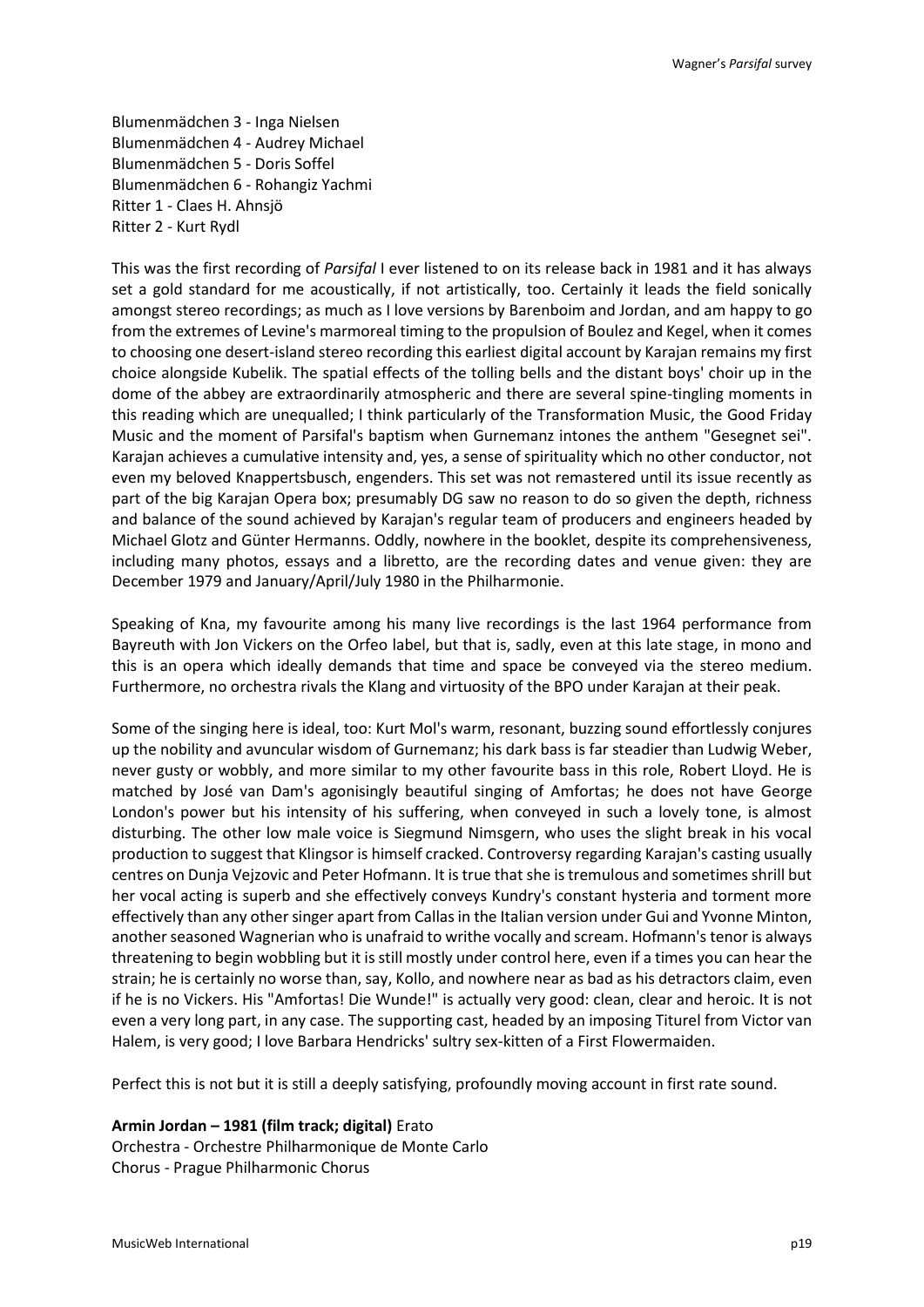Amfortas - Wolfgang Schöne Titurel - Hans Tschammer Gurnemanz - Robert Lloyd Parsifal - Reiner Goldberg Klingsor - Aage Haugland Kundry - Yvonne Minton Alto Stimme - Gertrud Oertel Knappe 1 - Tamara Herz Knappe 2 - Hanna Schaer Knappe 3 - Christer Bladin Knappe 4 - Michael Roider Blumenmädchen 1 - Britt Marie Aruhn Blumenmädchen 2 - Eva Saurova Blumenmädchen 3 - Jocelyne Chamonin Blumenmädchen 4 - Tamara Herz Blumenmädchen 5 - Hanna Schaer Blumenmädchen 6 - Gertrud Oertel Ritter 1 - Paul Frey Ritter 2 - Gilles Cachemaille

I was pleased to see this 1982 recording reissued more cheaply, as I have never been interested in the highly controversial film version by Hans-Jürgen Syberberg for which this is the soundtrack, nor am I especially interested in opera on DVD in general, as I prefer either to be present at a live performance or to use my own mind's eye to supply the visuals. I was, however, very interested in the cast and conductor assembled here to make a recording to celebrate the hundredth anniversary of Wagner's death, as it includes some very fine singers.

It is true that the Orchestre Philharmonique de Monte-Carlo cannot rival the Berlin Philharmonic and other great orchestras which have recorded this masterpiece with Karajan, Solti, Kubelik, Knappertsbusch and Krauss; they lack the sumptuousness, depth and virtuosity to give the orchestral passages the kind of sheen and impact a superior band imparts, but they are very well directed by Jordan and are by no means negligible in their dedication and professionalism. Nor is the Prague Philharmonic Choir to be sniffed at; unlikely though it seems, they sing with idiomatic conviction; the Knabenchor singing from the dome sounds pure, ethereal and very well-tuned. I have read complaints about muddy, distant sound; this is early digital and I don't think it has been remastered, but apart from some very faint hiss, it sounds very good to me.

Jordan has a superb sense of pacing and shape; no undue lingering, but nor is there any unseemly haste and the great orchestral set pieces such as the end of Act 1, the Transformation and Good Friday music all make their mark without quite reaching the apotheosis such as Karajan achieves in his recording a couple of years earlier.

The biggest weaknesses here are vocal, beginning with the rather exterior and unsubtle Amfortas of Wolfgang Schöne; his vibrato is too broad and both his tone and expression ordinary compared with two such different, but equally successful interpreters as José van Dam and George London. In fact, a case could be made for every singer here being surpassed by another elsewhere, but as a team they make up an excellent ensemble. My main motive in wanting to acquire this set was to hear a favourite singer in Robert Lloyd singing one of the great Wagnerian bass roles. I grew up listening to Lloyd as the resident principal bass at Covent Garden and have never understood those who do not respond to his rich, resonant sound, or call it "nasal". He is relatively young here, but sings with great authority,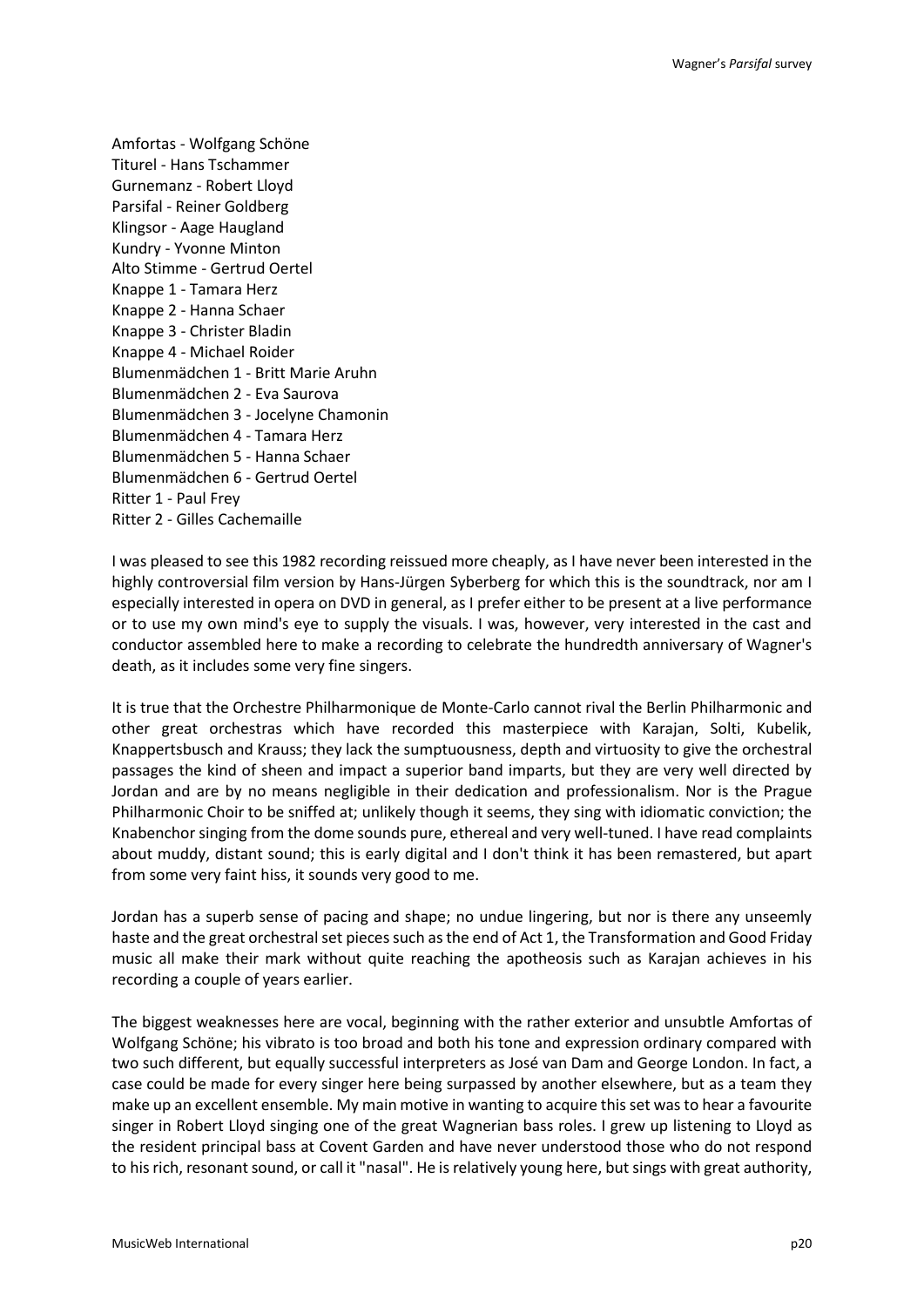his oiled-teak bass rolling out magnificently. He is perhaps to be compared only with Kurt Moll for sheer beauty and incisiveness of voice, although he does not use the text with quite the same subtlety. Reiner Goldberg has just the right bright, boyish tenor sound and acts well with his voice; he is easier on the ear than either Hofmann or Windgassen even if he lacks the necessary heft at climactic points - whereas the great Ramon Vinay for Krauss sounds too mature and hefty. Yvonne Minton makes a characterful, vibrant Kundry; her mezzo is intrinsically beautiful and her "Ich sah das Kind" is especially tender and poignant, though perhaps her younger self is even better in the Kubelik set. Aage Haugland's febrile bass with its quick vibrato is very apt to portray the hyper-reactive Klingsor, even if he cannot rival Hermann Uhde in this role.

The supporting cast and minor roles are more than adequate, although again, other recordings variously feature better. Particularly good are the Knights, Paul Frey and Gilles Cachemaille, both at the outset of distinguished careers - and bass-baritone Cachemaille as a bass here sounds more impressive to me than as the baritone he was to become.

In sum, a *Parsifal* which is more than the sum of its parts. I certainly would not place it above my own favourites in Karajan, Solti and Kubelik and others will cling to their Knappertsbusch or Krauss recordings, but this one still does Wagner justice and is particularly recommendable for those who are fans of the singers in question and like a fleeter, leaner *Parsifal*.

### **Reginald Goodall – 1984 (studio; digital)** EMI

Orchestra - Welsh National Opera Chorus - Welsh National Opera

Amfortas - Phillip Joll Titurel - David Gwynne Gurnemanz - Donald McIntyre Parsifal - Warren Ellsworth Klingsor - Nicholas Folwell Kundry - Waltraud Meier Alto Stimme - Kathryn Harries Knappe 1 - Mary Davies Knappe 2 - Margaret Morgan Knappe 3 - John Harris Knappe 4 - Neville Ackerman Blumenmädchen 1 - Elizabeth Ritchie Blumenmädchen 2 - Christine Teare Blumenmädchen 3 - Kathryn Harries Blumenmädchen 4 - Rita Cullis Blumenmädchen 5 - Elizabeth Collier Blumenmädchen 6 - Catriona Bell Ritter 1 - Timothy German Ritter 2 - William Mackie

The mid-80's saw the two longest recordings of *Parsifal* by Goodall and Levine. Goodall here seems to me to the more successful practitioner of the patient approach; the WNO plays beautifully and Goodall always had a gift for leisurely yet portentous phrasing so that the sonority and rich harmonisation of Wagner's music are constantly to the fore. The cast is generally strong, especially the unusually youngsounding yet resonant Gurnemanz of Donald McIntyre, who had long been coached by Goodall to maximise the expressive impact of both the music and the text; his narratives are vivid, despite the slow pace, and his voice beautiful even if he lacks some of the weight of Hotter, Moll or Lloyd. I do not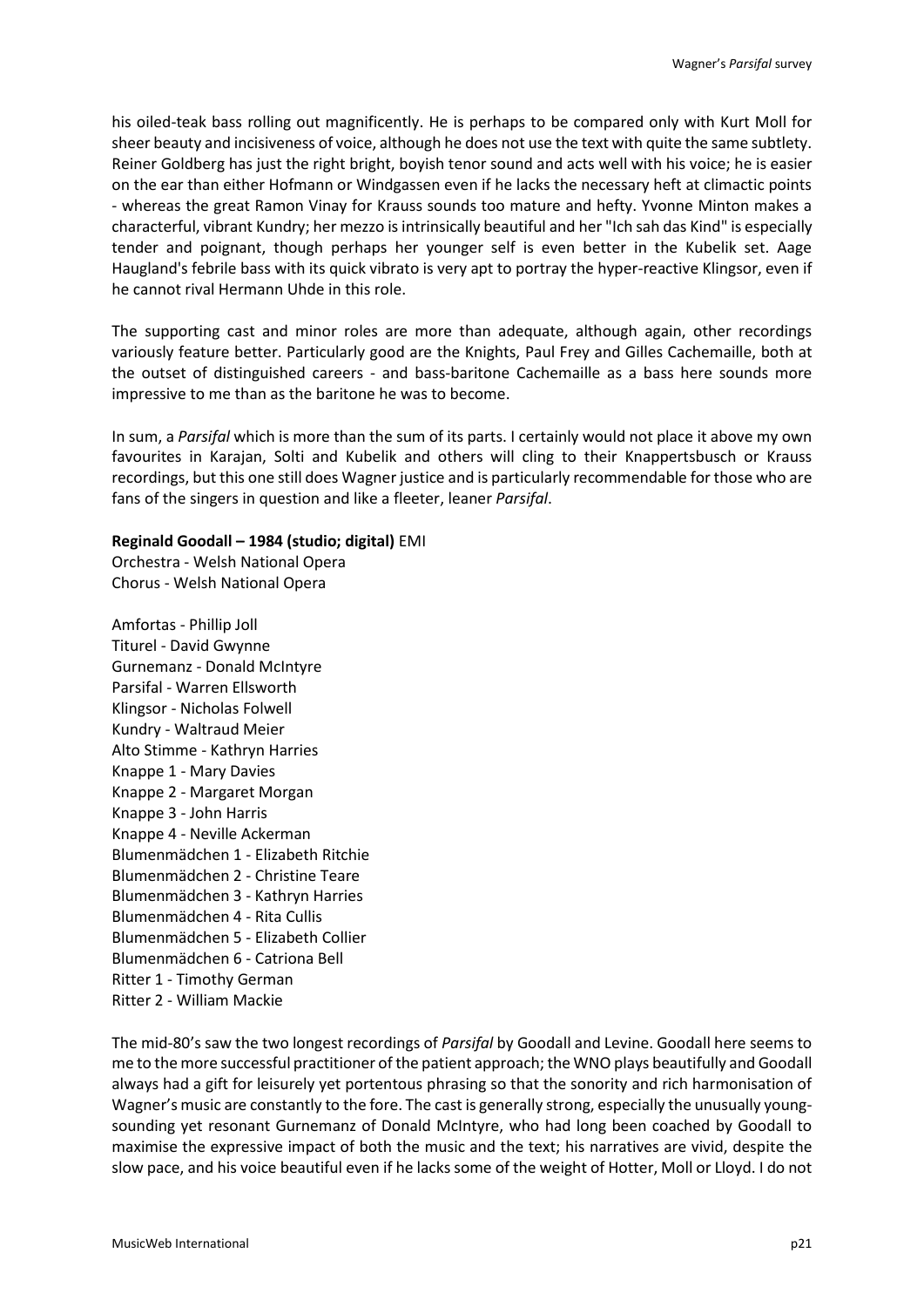find the wiry tone and incipient tremolo of Waltraud Meier's Kundry especially seductive compared with forebears such as Mödl or Callas and Philip Joll's Amfortas is problematic for some ears: his vibrato is too broad, approaching a wobble, loosening more under pressure, and he over-emphases both consonants and the emotive content of the text but his contribution is by no means ruinous. Warren Ellsworth, sadly doomed to succumb to lymphoma at only 42, does not make his entrance until nearly an hour has elapsed; he sounds youthful but his tenor has an odd vocal palette in that it shifts from sounding baritonal in the lower half of the voice to a more piercing timbre in its upper regions - and the frequent glottal break is uncongenial. David Gwynne's smoothly sung Titurel is recorded too far back in the aural perspective to make much impact but his interventions are atmospheric. Nicholas Folwell's Klingsor lacks the heft and bite of the best in this role, such as Hermann Uhde, George London and Thomas Stewart but he has a finely focused voice and generates some intensity; he's not much helped in his ranting scenes by Goodall's flaccid tempi. The Flowermaidens and chorus are excellent.

Some would prefer Goodall's live 1971 performance at Covent Garden as having greater impetus and in part a superior cast in Norman Bailey as Amfortas and Jon Vickers a formidable Parsifal, but that has a dull Gurnemanz and is in radio broadcast stereo sound, rather than studio digital. Ultimately, for all its merit and interest, there are too many flaws, idiosyncrasies and passages where momentum is lost here to make this a prime recommendation.

### **James Levine – 1985 (live composite; digital)** Philips

Orchestra - Bayreuth Festival Chorus - Bayreuth Festival

Amfortas - Simon Estes Titurel - Matti Salminen Gurnemanz - Hans Sotin Parsifal - Peter Hofmann Klingsor - Franz Mazura Kundry - Waltraud Meier Alto Stimme - Ruthild Engert(-Ely) Knappe 1 - Ruthild Engert(-Ely) Knappe 2 - Sabine Fues Knappe 3 - Helmut Pampuch Knappe 4 - Peter Maus Blumenmädchen 1 - Deborah Sasson Blumenmädchen 2 - Susan Roberts Blumenmädchen 3 - Minika Schmitt Blumenmädchen 4 - Alison Browner Blumenmädchen 5 - Hilde Leidland Blumenmädchen 6 - Margit Neubauer Ritter 1 - Michael Pabst Ritter 2 - Matthias Hölle

The weaknesses here in James Levine's first "live composite" Bayreuth recording are his agonisingly etiolated tempi and relatively weak cast - however, for me, he gets away with slow timings in the similarly etiolated but somehow more "vertical" 1991/2 studio recording. The best thing here by far is Hans Sotin's beautifully sung, if somewhat detached, Gurnemanz, but whatever sheen there was on Peter Hoffman's tenor when he recorded the role for Karajan has worn off and he is here decidedly gritty and blaring. Mazur and Estes make estimable contributions but once again, I do not find that Meier's light-voiced Kundry has the necessary power and allure, so I pass over this recording.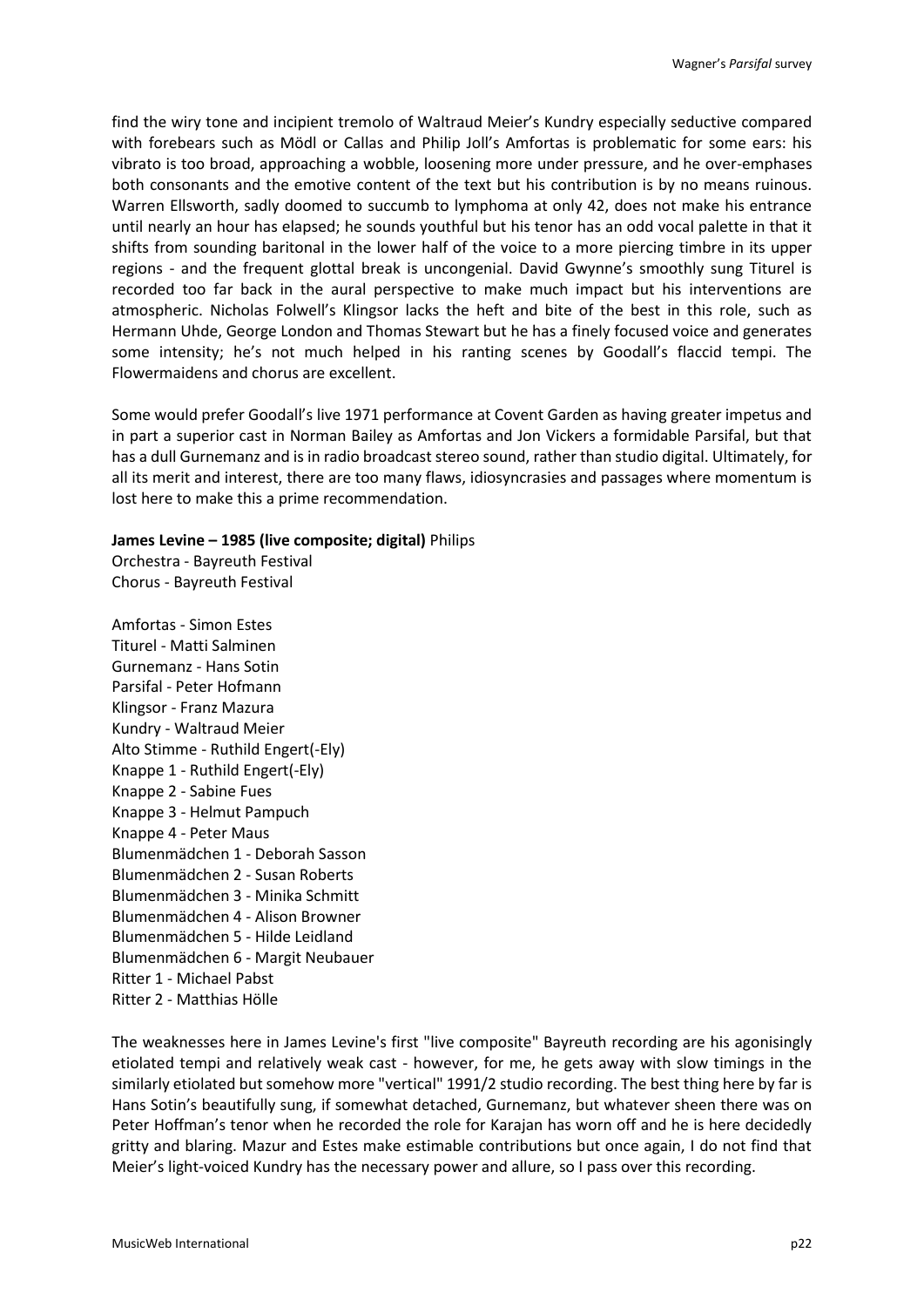**Daniel Barenboim - 1989-90** (studio; digital) Teldec Orchestra - Berliner Philharmoniker Chorus - Berliner Staatsoper Amfortas - José van Dam Titurel - John Tomlinson Gurnemanz - Matthias Hölle Parsifal - Siegfried Jerusalem Klingsor - Günter von Kannen Kundry - Waltraud Meier Alto Stimme - Waltraud Meier Knappe 1 - Marianne Rørholm Knappe 2 - Annette Küttenbaum Knappe 3 - Helmut Pampuch Knappe 4 - Peter Maus Blumenmädchen 1 - Edith Wiens Blumenmädchen 2 - Constance Hauman Blumenmädchen 3 - Daniela Bechly Blumenmädchen 4 - Hilde Liedland Blumenmädchen 5 - Pamela Coburn Blumenmädchen 6 - Sally Burgess Ritter 1 - Kurt Schreibmayer Ritter 2 - Cornelius Hauptmann

Kurt Moll remains my beau idéal of a Gurnemanz and therein lies the rub here with this recording: Matthias Hölle is undoubtedly a fine singer, grave and steady but clearly in the lighter-voiced mould and in comparison with the greatest, he is, well, just ordinary, without Hotter's psychological profundity and warm humanity or Moll's sheer, purring fluency of voice. Similarly, Jerusalem is singing to the limits of his voice and is somewhat dry of tone at climactic points, nor does he provide the impassioned involvement of Vickers or even James King at his best - but I have no real complaint about him. Otherwise, this is still a first-rate cast, with a young Waltraud Meier providing a subtle and intelligent Kundry, von Kannen a rather hollow, dry-voiced but clearly psychotic and very dramatic Klingsor and van Dam repeating his peerlessly vocalised Amfortas, combining beauty of sound with desperate anguish and perhaps even an enhanced maturity since his recording for Karajan.

Speaking of which, this is the BPO just post-Karajan and it retains the aureate glow he cultivated in them over the years. The orchestral passages, especially the Transformation Music and Preludes, are simply stunning and enhanced by the acoustic of the Jesus-Christus-Kirche being so roundly caught by the engineers. I love Barenboim's trick of implementing barely perceptible rallentandos just before the climax. He has here shaken off the sclerotic tempi which marred his Bayreuth performances and which caused controversy; this is a "normally" paced "Parsifal" and his manner is closest to Karajan's hieratic treatment of this work as a combination of staged ritual and intense drama.

It would be churlish indeed to denigrate to a recording which gets so much right and is clearly more than the sum of its parts, even if it not my first choice. The curious, tolerant of a more propulsive approach to Parsifal, could also sample the super-bargain Kegel and the Boulez, while, for a wild ride, you could also try the heavily cut version starring a surprisingly apt Callas, Christoff, Panerai and Baldelli singing in Italian under Gui.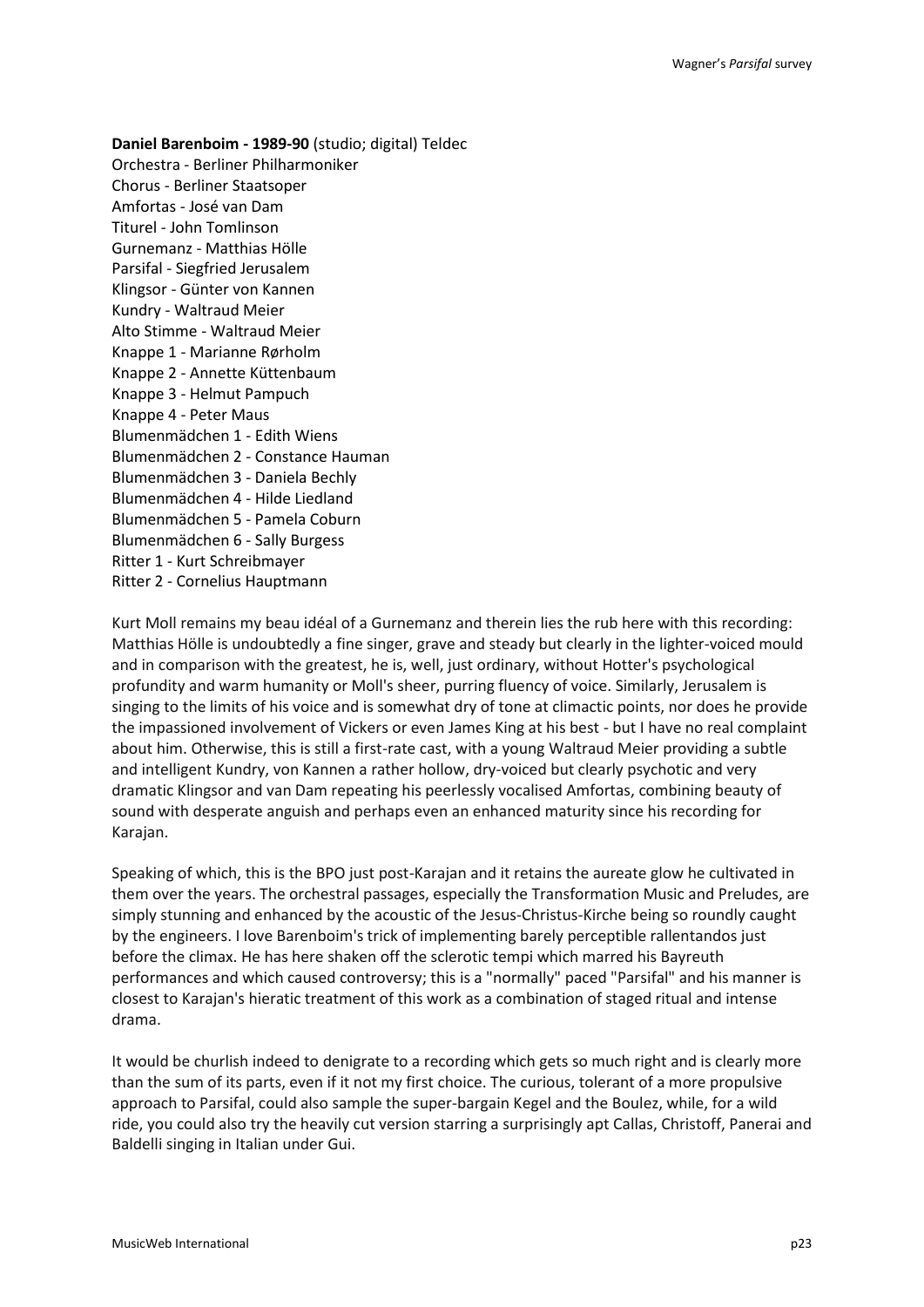(NB: there is no libretto in the bargain re-issue.)

**James Levine - 1991-92(studio; digital)** DG Orchestra - Metropolitan Opera Chorus - Metropolitan Opera

Amfortas - James Morris Titurel - Jan-Hendrik Rootering Gurnemanz - Kurt Moll Parsifal - Plácido Domingo Klingsor - Ekkehard Wlaschina Kundry - Jessye Norman Alto Stimme - Hitomi Katagari Knappe 1 - Heidi Grant Murphy Knappe 2 - Jane Bunnell Knappe 3 - Paul Groves Knappe 4 - Anthony Laciura Blumenmädchen 1 - Heidi Grant Murphy Blumenmädchen 2 - Kaaren Erickson Blumenmädchen 3 - Jane Bunnell Blumenmädchen 4 - Korliss Uecker Blumenmädchen 5 - Joyce Guyer Blumenmädchen 6 - Wendy White Ritter 1 - Allan Glassman Ritter 2 - Julien Robbins

I first came to this recording with some trepidation, having read some scathing reviews and knowing that James Levine's earlier recording of "Parsifal" with Bayreuth forces was a fairly turgid and undercast affair - but this is decidedly different, with a much more "vertical" dimension.

Levine is America's greatest conductor since Bernstein, responsible for revitalising the Met and some spectacularly good recordings, yet he consistently received a bad press from some quarters, especially in Britain; the recent revelations concerning scandals in his private life have not helped. His tenure with the Munich Philharmonic was very successful and again produced some wonderful but undersold recordings and he has for decades been a guest conductor at the Salzburg Festival. He is a master of Brahms, Schumann, Mahler, Schoenberg and Wagner and a wonderful accompanist to Lieder singers. So let's not condescend to accuse him of not knowing what he is doing. If you don't like his approach to this work, it is because you do not see it as a mystical ritual but need more propulsion to stop yourself dozing off. Some people just don't get *Parsifal* - and they are the critics most likely to sneer at his interpretative choices here.

It is true that in crude terms of timings this is slow - but not in the same way that the 1985 Bayreuth performance dragged. It, in any case, was hampered by its casting, whereas here we have an array of voices to savour and which can sustain a glowing tone no matter how slow Levine's beat. In any case, it is quite untrue that it is uniformly leisurely throughout: the moment when Kundry reveals to Parsifal that his mother Herzeleide is dead is highly dramatic and the opening to Act 2 with Klingsor's ravings and the seduction attempt by the Flowermaidens is full of movement and tension. Levine certainly pushes it with Kundry's narrative "Ich sah das Kind" but he has the plush, sumptuous vehicle of Jessye Norman's dramatic soprano to ride the hypnotically etiolated beat - and what a beautiful sound she